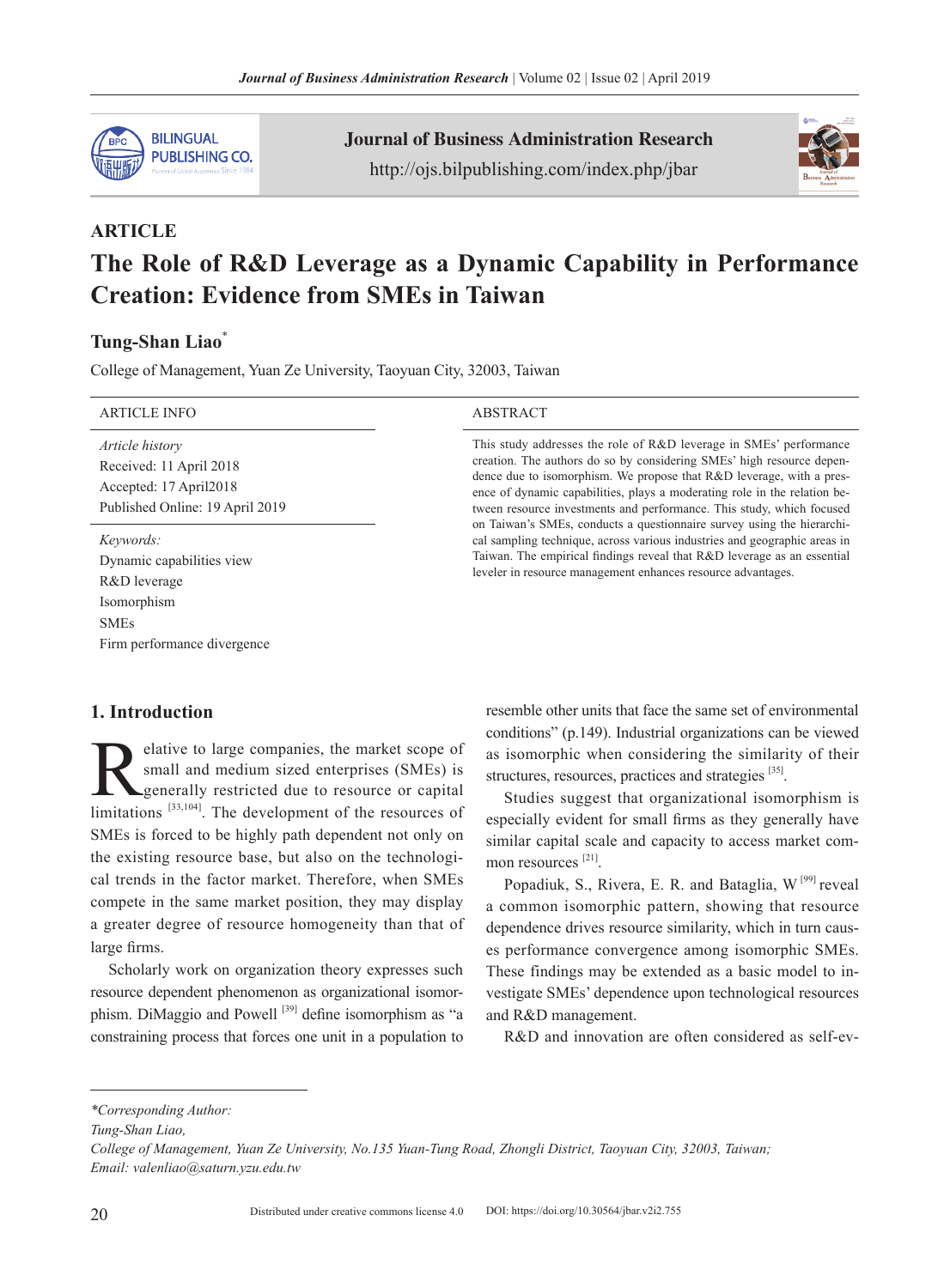idently positive for organizational performance. Many SME studies (e.g. <sup>[116]</sup>; Iorun, 2014) have provided rigorous evidence that R&D effort is a determinant of SME success. However, these studies generally focus on the role of R&D in product and service innovation and differentiation. Little research has been extended to focus on the issue of how R&D practices influence an SME's overall resource management. In addition, there has been even less research on such an influence under isomorphic conditions.

This study defines R&D leverage as a firm's capacity of resource management in R&D  $[88]$  by using the dynamic capabilities view (DCV) grounded in strategic management [44,121,122,123,124,125,126,132,130,131] and modifying the concept of dynamic R&D resource allocation (Scholefield, 1994). We argue that R&D leverage spurs the generation of idiosyncratic resources and intangible capital, and makes them sharable and useful with other functional units within the firm  $[20,62]$ . In addition, the recent investigation on the evolution of R&D management also presents that R&D management has evolved as a multi-technological network platform that supports a firm's development in terms of its resource base as a whole for its business model innovation<sup>[82,90]</sup>

Such thought gives rise to the purpose of this study for the investigation of the extent and consequences of R&D leverage with regard to our first research question: how R&D leverage supports and spurs SMEs' transformation of resource investments to competitive advantages? In addition, as aiming for the analysis of this relationship (stated in the first purpose) under the assuming isomorphic situation among SMEs, we pose the second research question: does the isomorphic condition neutralize the moderating effect of R&D leverage of SMEs on the relationship between resource investments and competitive advantages?

The research is organized as follows. First, the hypotheses will be built for presenting the moderating role of R&D leverage in the relation between resource investments and the superiority of resource advantages. Second, the methodologies used in this paper are noted to present how we proceed with the data collection and analysis. We then present the empirical results and analysis. Finally, this paper discusses the findings, limitations and implications.

# **2. Hypotheses**

Past studies on the RBV seem to have a consensus regarding the causal nexus between resources (also capabilities and core competencies) and performance (e.g. [8,13,38,69]). Newbert<sup>[89]</sup> conducted a post hoc analysis through a largescale empirical research to assess the RBV's fundamental hypotheses. His findings provide overall support with a positive view for this relationship. Considering a firm's resource development with a dynamic view, Mahoney and Pandain [80] suggest that a firm's efforts to develop competitive advantages need the introduction of new resources (Teece, et al., 1997;  $[122]$ ). To do this, firms need timely and continuous resource investments into their resource bases [12,14,60].

Having the DCV in mind, resource investment could be considered as a basic form of microfoundation of a firm's dynamic capability, referring to an action of how firms modify, integrate and innovate the resource base toward competitive advantages  $[59,121,122,124,125,132]$ ). For example, human resources, encompassing both individuals and organizations, present kinds of resources comprising knowledge and techniques [58,68]; their organization and renovation (i.e. the processes of recruitment, training and cultivation) are perceived as critical elements determining the competitive advantage of firms  $[78]$ . The similar investigations and results are also revealed with the other resource foundations of firms, such as R&D investments [76,115,111,110], marketing-related resource investments [40,64,117], and resource investments and renewal for asset specificity  $($ <sup>[112]</sup>; <sup>[119]</sup>). This leads us to propose a statistical approach to test SMEs' behavior functions of resource management toward competitive advantages. We investigate whether and how SMEs' resource investments contribute to performance growth of the firm. Thus, we propose the following hypothesis:

## *Hypothesis 1: SMEs with a Higher Level of Resource Investments are Likely to Have Better Growth in Firm Performance.*

The influence of R&D on firm performance is generally evident, especially among the technology-intensive industries [34]. A significant portion of the most commonly presented research in the field has drawn this influence as a causal relationship between R&D investments and performance (e.g.  $[25,49,52; 76,79; 84,92;102;116]$ ). Another portion of research has considered R&D relevance as being far more aligned with the orientation of resource leverage, suggesting that a firm's resource advantages are generated by resource concentrating, accumulating, complementing, conserving, and recovering [57]. Scholars have explored the potentials of the synergic effects on performance through the linkage, integration and interaction among the R&D process and other functional operations within organizations (e.g. [30, 51,54,62,73,88]).

Clearly, the major difference between these two streams stems from how research operationalizes R&D activity in regard to whether it tends to be resource investment or resource leverage. It has been suggested that the resource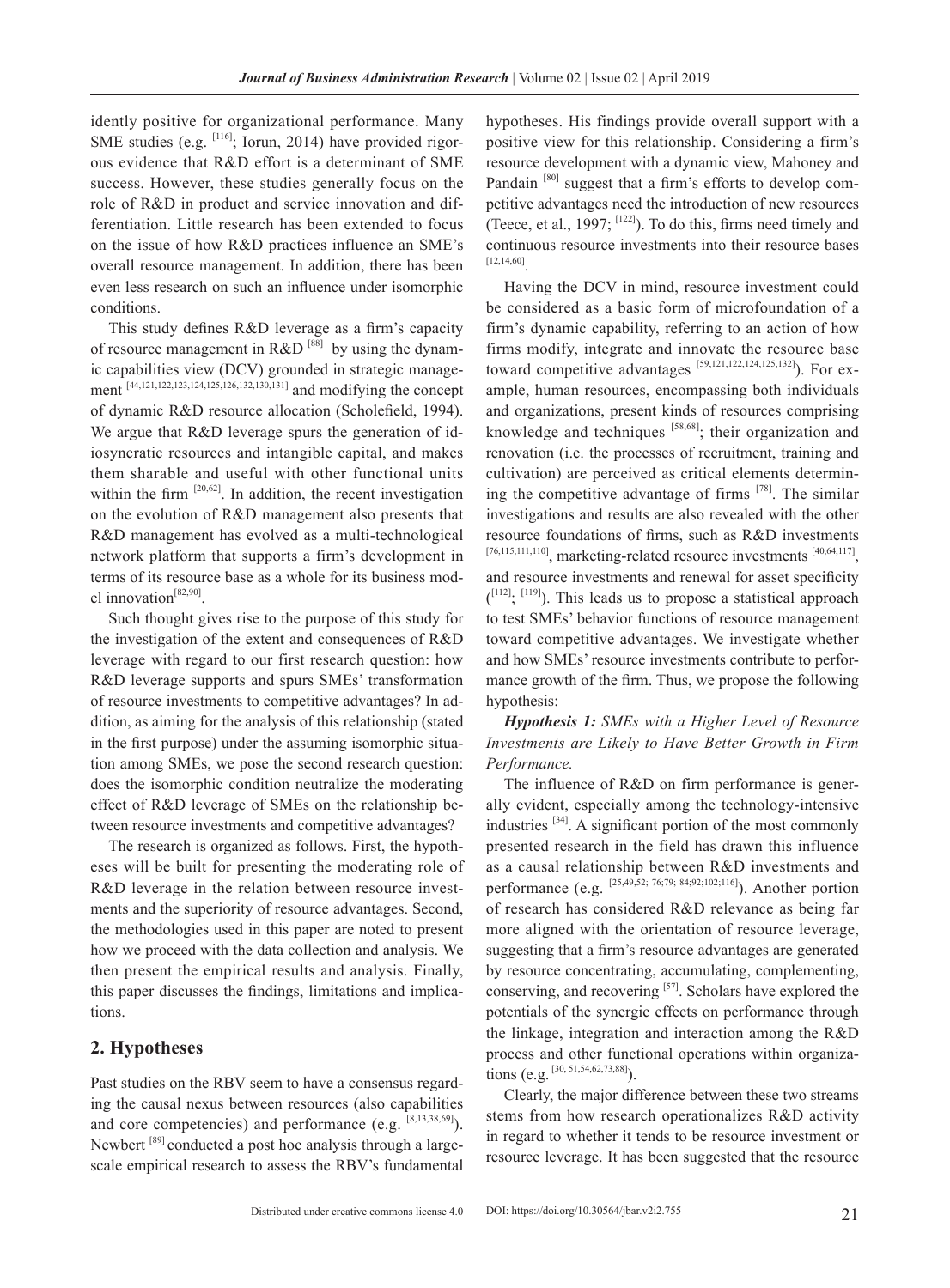investment relevance refers more to resource allocation, and thus relies upon aspects of theory developed by the RBV<sup>[10]</sup>. However, the research stream that relates to resource leverage features a theoretical application with CBV logic [57,88] and later with DCV [59,132,121,122].

This study suggests that it is critical to highlight the theoretical basis of R&D leverage in relation to the microfoundations of the dynamic capability that reflects the process of R&D deployment and management<sup>[88]</sup>. In practice, this process supports a firm in making better applications for its overall resource base in order to attain its specific strategic intentions and goals  $[20,57,80]$ . This argument essentially aligns with the DCV that dynamic capabilities signify a higher order capability  $[44,131]$ , where how firms organize their organizational processes showcases the way in which, and the capacity by which, they develop and deploy their resource bases [132].

Assessing our arguments depends on how we put forth the role of R&D leverage in the relationship between resource investment and performance. It can be seen that R&D leverage plays as a moderator in the relationship between resource investments and performance. For example, given two firms (firm A and firm B) competing in the same market with similar dominant power in the distribution channel (i.e. assuming a comparable resource level in the market), if these two firms offer similar products in the market (i.e. without the moderating effects of R&D leverage), both firms may gain even performance. In another situation, if firm A's R&D process is better than firm B's in the market driven design for its products, firm A may thus gain more market power in the distribution channel, as supported by its product offerings in so far as they can better meet market needs than can firm B (i.e. with moderating effects of R&D leverage). Hence, firm A can experience better financial yield (along with an increase in market power).

We therefore consider how R&D leverage influences performance, which occurs mostly through the moderating effect on the relationship between resource investments and performance. This study proposes the following hypothesis for SMEs:

*Hypothesis 2: SMEs' Synergistic Effect of Resource Investments on Performance Growth Will be Greater When They Have Increased R&D Leverage.*

In regard to isomorphism, we see it as an influential environmental factor in the research context of this study. Isomorphism has been largely recognized as a socialization process that drives the interactions and convergence among firms' structural settings, operational practices, strategy development, and even performance [36].

Empirical studies on isomorphism largely intend to

investigate how isomorphic factors influence firm performance (e.g.  $^{[71,91,50,109,19,33,74,104]}$ ). Although their outcomes are significant, another, but recently emerging and considering more important, research interest of isomorphism studies is performance convergence among firms  $[36]$ .  $[104]$  study on the isomorphic process in industries suggests that performance convergence is an inevitable consequence. For example, due to the limitation in capital scale, isomorphic SMEs are generally considered as resource-dependent in regard to their applications of technological innovation [33,104]. Performance convergence is thus highly possibly based on the similar use of technologies  $[33]$ , even if the application of technologies is viewed as an essential leveler of competitive performance [104]. Therefore, considering the interdependence of isomorphism and resource dependence, it should be possible to assume that performance convergence is more evident in isomorphic SMEs than in non-isomorphic SMEs.

In response to our hypothesized model, performance convergence (or divergence) can be examined by testing the differences between isomorphic SMEs and non-isomorphic SMEs, depending on the influential strength of the causal nexus between resource investments and performance, as well as from R&D leverage that is hypothesized to moderate resource investments on performance. Therefore, this study hypothesizes:

*Hypothesis 3a. Compared with isomorphic SMEs, non-isomorphic SMEs' performance growth is more likely to be influenced by resource investments.* 

*Hypothesis 3b. Compared with isomorphic SMEs, non-isomorphic SMEs' R&D leverage is more likely to generate a stronger moderating effect on performance growth as a result of resource investments.*

## **3. Methodologies**

## **3.1 Sample and Data Collected**

In this study, hierarchical sampling was used to compose the sample from Taiwan's SMEs registered at TaiwanPage Corp. (www.taiwanpage.com.tw, investigated in the first week of March, 2017). The sample clusters were set in accordance with the county/city areas in Taiwan. In each area, 2% of the registered companies were selected randomly to compose the sample; 1,970 companies (out of 98,501 SMEs registered at TaiwanPage) were selected for the further task of data collection.

To avoid the potential common method variance (CMV) or common method bias (CMB) in the survey (especially when concerning the cross-sectional investigation in this study), the questionnaire was developed through an itera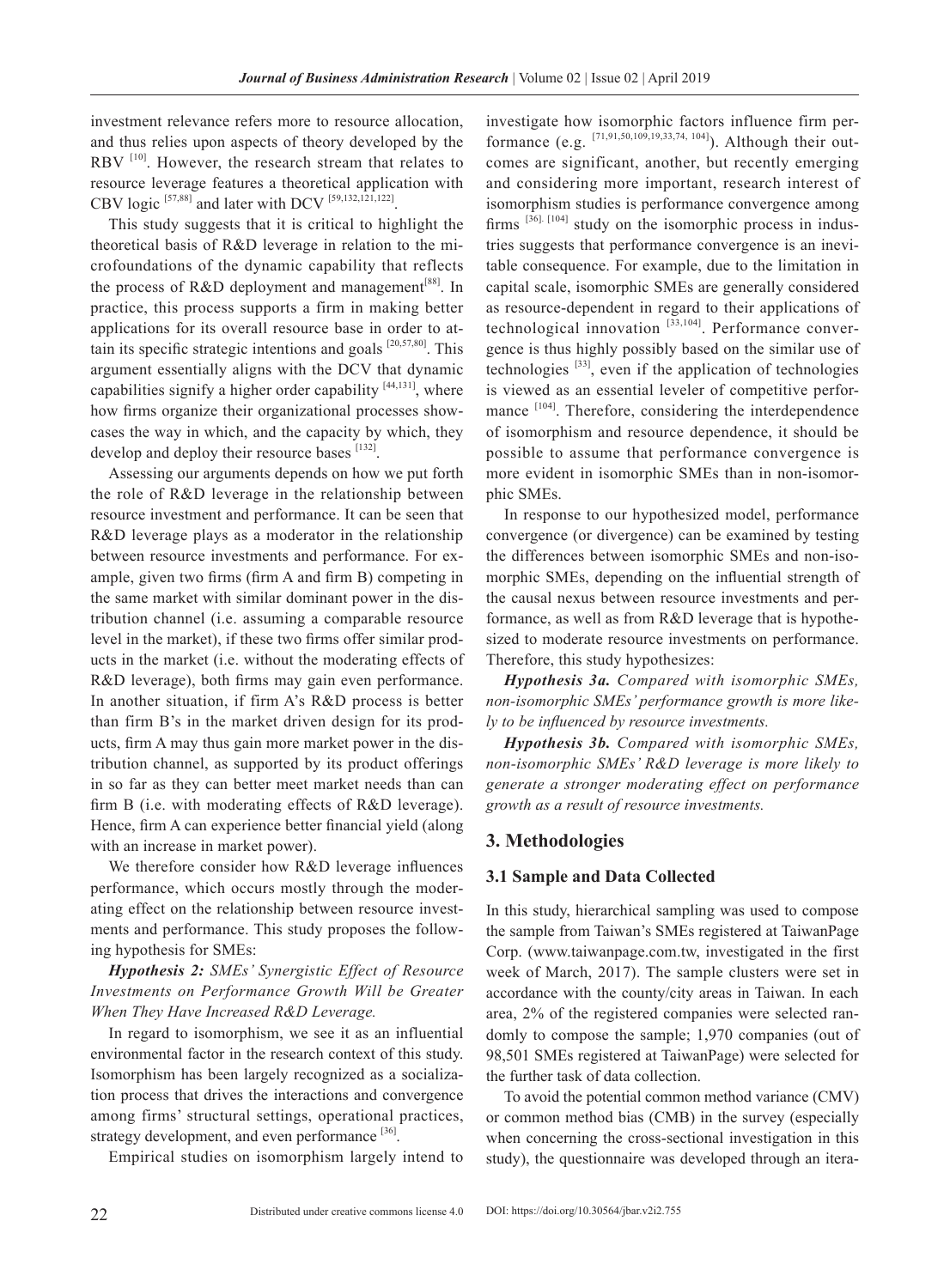tive process involving discussion, review and refinement (with industrial experts), and pre-testing (through more than 25 managers worked in SMEs); the questionnaire design involved instructions, information and cues for responses; and the questionnaire was designed by requiring to be completed by different respondents according to their expertise [97,98]. The questionnaire was designed for collecting 4 parts of the data, including the basic information and industrial background of the company, performance relative factors, R&D leverage activities, and resource investments and management. In the questionnaire, instructions on the cover letter requested either the company representative, chief executive, or senior manager to complete the first two parts of the survey for basic information and industrial background and resource investments and management, then to forward the part on the R&D leverage survey to the R&D manager and the part on the performance survey to the manager in charge of the finance department, in order to complete the survey.

In addition to the questionnaire design, this study also used the Harman single-factor test  $[97]$  and the Unmeasured Latent Method Construct (ULMC) approach [75,98,103,129] to assess the potential CMV in this study. The results of Harman single-factor test showed that the variance of the first factor accounted for either 37.39% (before the item analysis) or 31.12% (after the item analysis) of the overall variance was far lower than the benchmark (50%) of the emergence of CMV  $^{[48]}$ . Second, in the ULMC test, we included a common latent factor (or common method factor), which is an aggregate of all observed variables used in the study, to represent and partial out the potential CMV. The results showed that the average explained variance of the proposed factors (0.324) is much more dominant than the average explained variance of the common latent factor (0.06); and that almost all of the common latent factor loadings are non-significant in the test. Given these results, including Harman single-factor test and the ULMC test, we contended that the CMV was unlikely to confound the investigation of this study (see Appendix 3).

This study conducted data collection based on the sample selected through various questionnaire survey techniques. These include post, email, on-call interview, and face to face interview. These surveys were conducted from March to June of 2017. In March and April, the post and email survey was conducted by mailing/emailing the questionnaires to the selected samples. In the first week of May  $(1^{st} - 5^{th})$ , we collected about 89 (post=56; email=33) effective samples (total respondents  $= 112$ (post=65; email=47) error sample=23 (post 9; email 14)).

The effective response rate is about 4.52% at this stage. We further conducted the on-call survey and face-to-face interviews for the rest of the companies in our selected sample in May. We obtained another 66 effective samples (on-call = 43; face-to-face =  $23$ ; error = 0). In total, 155 effective samples were collected, for an effective response rate of about 7.87% (total respondents = 178, error respondents  $= 23$ ). Finally, the occasional missing data on exogenous variables were dealt with by replacing them with the average value. In our prior investigation on preparing the sample, the percentage of missing data in our survey was about 1.98%. The comprehensive information on the sampling is listed in Appendix 1.

Given a low response rate may give rise to the possibility of nonresponse bias (NRB) in the data. In this study, ANOVA analysis was undertaken to investigate such survey bias. We tested whether any difference exists between the effective responses which were grouped based on the survey types (e.g. post, email, on-call interview, and face to face interview used in this study) and collected in the different time frames  $[42,53,72]$ . The test results (see Appendix 4) showed that, for each question, the null hypothesis of no significant difference was not rejected. In other words, respondents among the designed groups did not differ in responses. It can thus be suggested that non-response bias is not a considerable problem in the survey of this study.

#### **3.2 Measures Adopted**

#### **3.2.1 Performance Growth (Dependent Factor)**

While performance is often measured by using objective measures (such as ROA, ROE, sales growth, and others), this study constructed the factor of performance growth through judgment measure instrumented by the executive's perception on how well the organization performs. One reason for making this decision is that the investigation of this study is cross-sectional, rather than longitudinal (the latter may be advantageous in using objective measures of performance). A cross-sectional investigation on firm performance growth is advantageous in looking to various performance aspects of management practices in organizations [65]. In addition, other special reasons may be that, for SMEs, many see objective measures of performance as business secrets and thus are unwilling to reveal them in public; executives or senior managers may also have poor memory of performance in special figure measurement. If there is no compulsive mater (i.e. governments' regulations), this kind of questions may significantly reduce the response rate of the survey.

This study asked SMEs' executives to rate the perfor-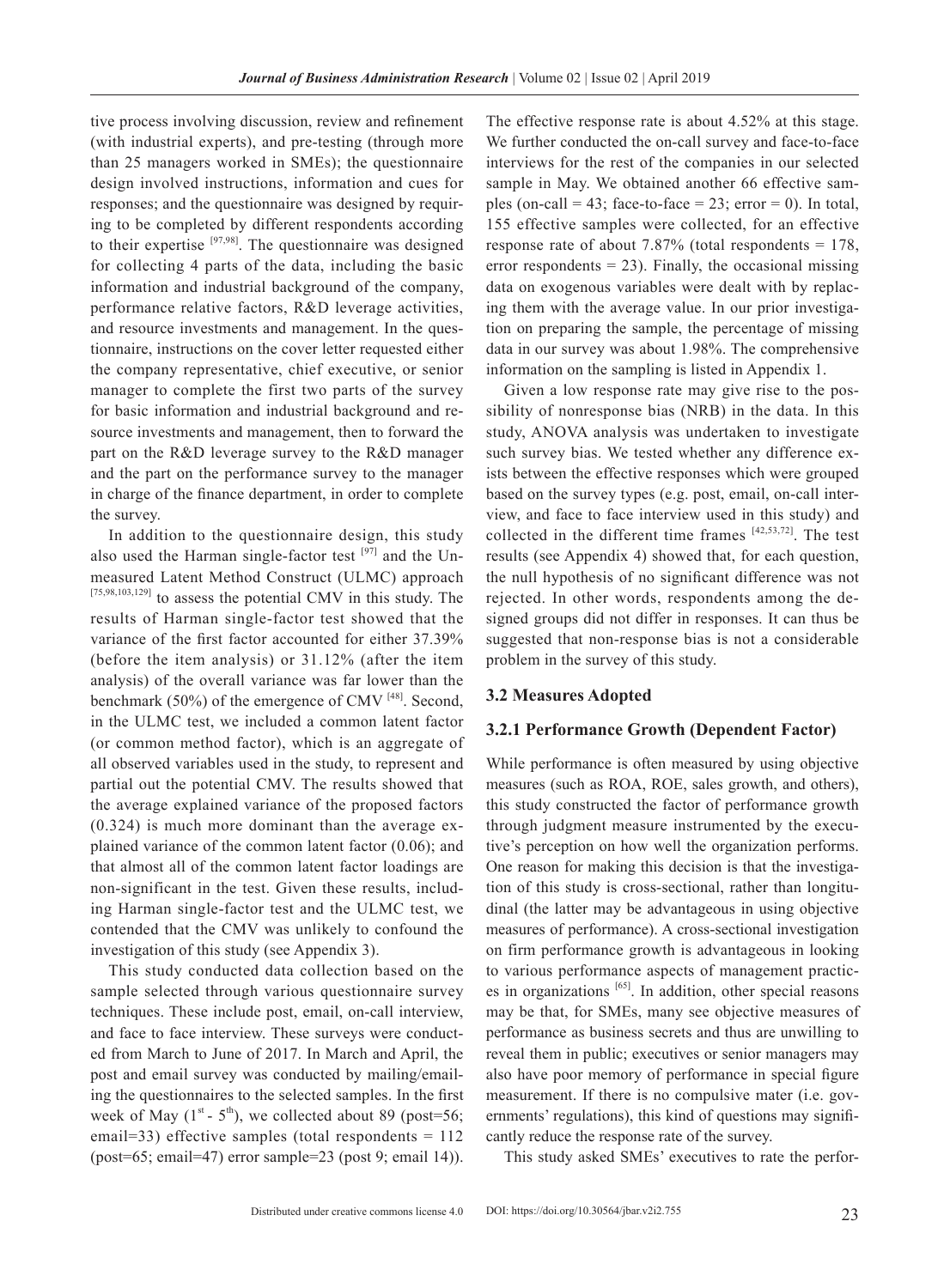mance growth for 7 aspects within the latest three years (2014-2016). These questions included financial performance  $^{[100]}$ , satisfaction of shareholders  $^{[85, 86, 87]}$ , market share and growth  $^{[76,100]}$ , market control and power  $^{[84]}$ , industrial relationship<sup>[85, 86]</sup>, employee turnover  $[100]$ , and internal process efficiency  $[86,100]$ . A 7-point scale – 1 for strongly worse to 7 for strongly better if comparing the performance growth between the latest three years (2014-  $2016$ ) and the previous three years  $(2011-2013)$  – was used (the full question descriptions list in Appendix 2).

In the pre-analysis (item analysis) for these exogenous measures in the factor of change in performance by using Cronbach's alpha evaluation and commonality test (evaluated by corrected item total correlation), three questions were considered to be dropped from our investigation on performance based on their significant low reliability statistics, even if the Cronbach's alpha of the performance survey was tested at about 0.760 (the acceptable level). These question items were satisfaction of shareholders (corrected item total correlation  $= 0.237$ ), industrial relationship (0.271), and market control and power (0.263). Therefore, for the further analysis, this study used four other measures (including: financial performance, market share and growth, employee turnover, and internal process efficiency) to measure the performance growth factor (see Table 1).

#### **3.2.2 Resource Investments (Independent Factor)**

In order to measure the latent factor of resource investments, we asked SMEs' executives to rate the extent of capital investments for the designated aspects. These include human capital  $[17]$ , asset specificity $[105]$ , manufacturing (production) management  $[57]$ , marketing management  $[77]$ , organizational structure and process  $[11,121]$ , finance

| Table 1. The Results of Reliability Test (Cronbach's Alpha) |  |  |  |
|-------------------------------------------------------------|--|--|--|
|-------------------------------------------------------------|--|--|--|

| <b>Latent and Observed Variables</b>                                 | Mean  | <b>Standard Error</b> | <b>Corrected Item Total Cor-</b><br>relation |  |  |  |  |
|----------------------------------------------------------------------|-------|-----------------------|----------------------------------------------|--|--|--|--|
| <b>Firm Performance</b><br>Cronbach's Alpha of Construct = $0.760$   |       |                       |                                              |  |  |  |  |
| <b>Financial performance</b>                                         | 5.045 | 1.083                 | 0.485                                        |  |  |  |  |
| Satisfaction of stakeholders*                                        | 4.728 | 0.917                 | 0.237                                        |  |  |  |  |
| Market share and growth                                              | 5.335 | 1.065                 | 0.589                                        |  |  |  |  |
| Market control and power*                                            | 4.920 | 1.008                 | 0.263                                        |  |  |  |  |
| Industrial relationship*                                             | 4.815 | 1.042                 | 0.271                                        |  |  |  |  |
| <b>Employee turnover</b>                                             | 4.865 | 1.217                 | 0.546                                        |  |  |  |  |
| <b>Internal process efficiency</b>                                   | 5.129 | 1.085                 | 0.620                                        |  |  |  |  |
| <b>Resource Investments</b><br>Cronbach's Alpha of Construct = 0.814 |       |                       |                                              |  |  |  |  |
| Human capital intensity                                              | 5.090 | 0.863                 | 0.564                                        |  |  |  |  |
| Asset specificity intensity                                          | 5.477 | 1.002                 | 0.525                                        |  |  |  |  |
| Manufacturing (production) management                                | 5.116 | 0.933                 | 0.564                                        |  |  |  |  |
| <b>Marketing management</b>                                          | 5.419 | 1.080                 | 0.645                                        |  |  |  |  |
| Organizational structure and process                                 | 5.297 | 1.106                 | 0.673                                        |  |  |  |  |
| <b>Finance management</b>                                            | 4.961 | 0.911                 | 0.489                                        |  |  |  |  |
| Management of external cooperative relations*                        | 4.821 | 1.075                 | 0.211                                        |  |  |  |  |
| <b>R&amp;D</b> Leverage<br>Cronbach's Alpha of Construct = $0.744$   |       |                       |                                              |  |  |  |  |
| <b>Market Driven R&amp;D</b>                                         | 5.394 | 0.970                 | 0.528                                        |  |  |  |  |
| Project management*                                                  | 4.530 | 1.151                 | 0.189                                        |  |  |  |  |
| <b>Introducing new technologies</b>                                  | 5.032 | 1.066                 | 0.492                                        |  |  |  |  |
| Training of R&D                                                      | 5.503 | 0.833                 | 0.502                                        |  |  |  |  |
| Efficiency of R&D organization                                       | 5.594 | 0.895                 | 0.581                                        |  |  |  |  |
| <b>Product driven R&amp;D</b>                                        | 5.323 | 0.890                 | 0.450                                        |  |  |  |  |
| Risk management*                                                     | 4.557 | 0.811                 | 0.287                                        |  |  |  |  |

*Note*: Sample size = 155. Observed variables noted '\*' are considered dropping from the investigation due to the low reliability statistics.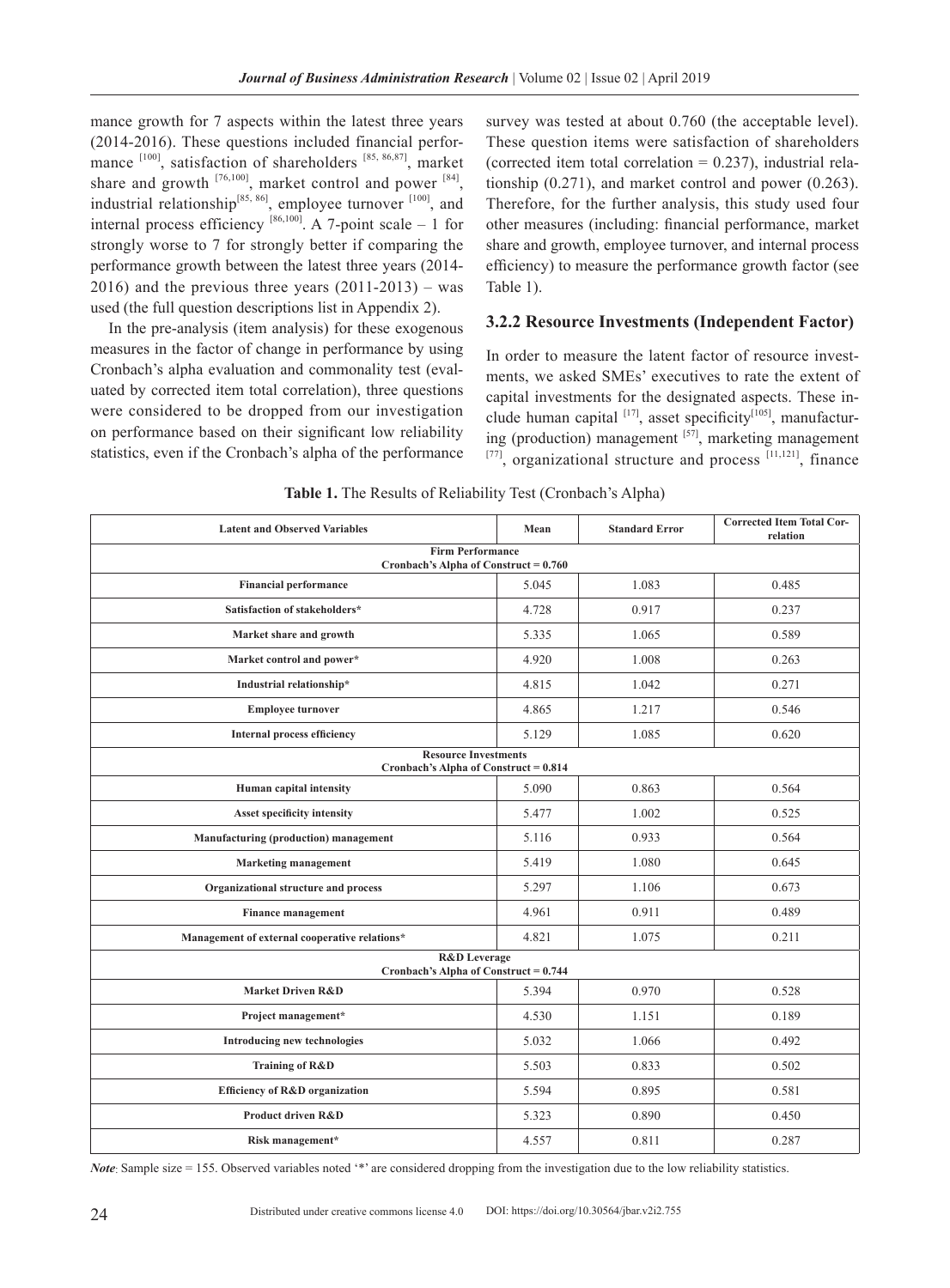management <sup>[28]</sup>, and the management of external cooperative relations [118].

Instructions on this part of survey required the executives of the sample companies to respond, if possible, by referring to the comparison between their expenditure (or capital) intensity within 2014-2016 and that within 2011-2013. A 7-point scale – 1 for strongly worse to 7 for strongly better – was used (the full question descriptions are listed in Appendix 2). In addition, in the item analysis of this part, the Cronbach's alpha statistics was tested at about 0.814, a good level of reliability. Still, only the management of external cooperative relations was dropped from the investigation of resource investments due to its significantly low commonality test result (0.211) (see Table 1).

#### **3.2.3 R&D Leverage (Moderator)**

Developing the measurement of the latent factor of R&D leverage is linked to the task of exploring a set of microfoundations of firm dynamic capabilities in terms of R&D management and processes. This study reviewed a broad scope of literature relevant to R&D management and dynamic capabilities in order to build a set of potential exogenous measures to construct this latent factor. These measures include: market/customer driven  $R&D$ <sup>[23,26,83</sup>,  $1141$ , project management  $[18,29, 114]$ , introducing new technologies  $\binom{[114]}{[120]}$ , training of R&D  $\binom{[76,127,128]}{[16,127,128]}$ , efficiency of R&D organization  $[31,114]$ , product driven R&D  $[26, 90]$ , and risk management [41].

This study asked SMEs' executives to rate R&D leverage by measuring the extent of the change of expenditures and efforts invested in the R&D management activities  $[16]$  in 7 aspects, by comparing them within the latest three years (2014-2016) and before (2011-2013). These questions (variables) were measured by a 7-point scale, where 1 means strongly limited, and up to 7 reflecting a strongly aggressive manner (the full question descriptions are listed in Appendix 2). Nevertheless, two question items, including project management and risk management, were dropped from the investigation because in the item analysis of R&D leverage, these two items presented a significantly low level of commonality tests (project management=0.189; risk management  $= 0.287$ ). After dropping these two items, the Cronbach's alpha statistics was tested at about 0.744, an acceptable level of reliability (see Table 1).

To investigate the moderating role of R&D leverage in this study, following  $[96]$ , we built a moderating variable for this investigation. A moderating variable is characterized statistically as an interaction form of variable that affects the direction and strength of the relation between the dependent and independent variables [7,32,96]. Ping [96] suggests

that the product of the sums of the relevant indicators (as the observed variables associated resource investments and R&D leverage in this study) is used as the sole indicator of the latent product in SEM test (see Equation 1).

$$
MV_i = \sum_{j=1}^{M} RI_{i,j} \times \sum_{k=1}^{N} RDL_{i,k} \quad (Equation 1)
$$

*Note:* MF=Moderating Factor; RI=Resource Investments; RDL=R&D Leverage; i=sample index; j=moderating variable index; k=resource investment variable index; l=R&D resource leverage variable index; M=5, number of RDL variables.

Ping [96] recommended that the loading and error of such indicator of the latent product would be assigned for the estimation of the moderating variable in such multiplicative model in SEM analysis. The factor loading and error of the indicator of the latent product were set in the analysis by the following equations  $[96]$ :

$$
\mathcal{Y}^{MN} = \sum_{i=1}^{N} \mathcal{Y}^{K1}_{i} \times \sum_{i=1}^{N} \mathcal{Y}^{KDF} \left( \text{Equation 3} \right)
$$
  

$$
\mathcal{Y}^{MN} = \sum_{i=1}^{N} \mathcal{Y}^{K1}_{i} + \sum_{i=1}^{N} \mathcal{Y}^{KDF} \left( \text{Equation 3} \right)
$$
  

$$
\mathcal{Y}^{MN} = \sum_{i=1}^{N} \mathcal{Y}^{K1}_{i} \times \sum_{i=1}^{N} \mathcal{Y}^{KDF} \left( \text{Equation 3} \right)
$$

*Note:* MV=moderating variable; RI=Resource Investments; RDL=R&D Leverage;  $\lambda$ =factor loading;  $\theta$ <sub>s</sub>=error; i=variable index; M=6, number of RI variables; N=5, number of RDL variables.

## **3.3 Control Variables**

In this study, the control variables were organized and investigated as part of the basic information and industrial background of the sample companies. The setting of the control variables was designed in three parts. First, firm control variables included in order to justify the causal influence from the independent and moderating variables were 'firm size' measured by capital size and 'firm age'. These two variables are considered to be related to a firm's intentions and operations in marketplaces  $[94]$ . This study measured firm age and firm size based on ranges. For firm age, five ages were designed as follows: within 5 years; 6-10 years; 11-15 years; 16-20 years; and above 20 years. For capital size, we designed a set of linear scale ranges by an around average 1.1 (1.0-1.2) nature log scale difference between each designed capital size (in NTD). These designed capital ranges were: under 1M (million NTD), 1-3M, 3-10M, 10-30M, and 30-80M (80M NTD as the maximum value of an SME's capital size defined in Taiwan, also mentioned above).

Second, to control the contextual settings of this study, we used industry dummy variables for each industry. In our analysis, each industry dummy variable contributes variance to the performance latent factor that essentially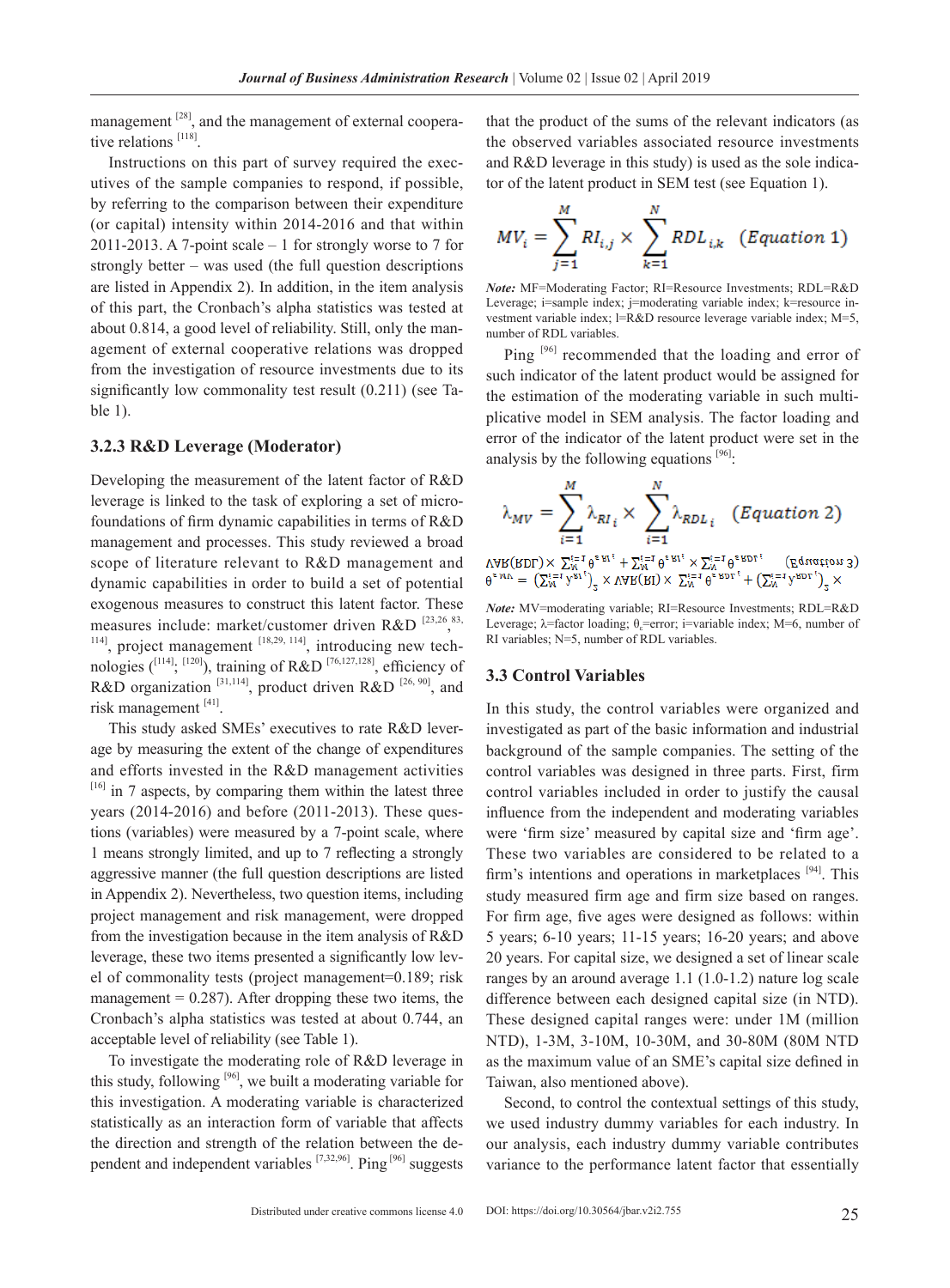represents those unobserved confounding effects owing to the exogenous environmental settings  $[93]$ . These variables were developed by following the "Standard Industrial Classification" of Taiwan  $[37]$ . There were 8 types of industries engaged, which were reported by the participant SMEs in our survey. These industries included: food, electrical and mechanical engineering, electrical cable, biology and chemistry, iron and steel, electronics, culture and creativity, and miscellaneous.

Finally, to control for isomorphism, this study developed a dummy variable as the determinant of the isomorphic condition. This variable was obtained by transforming the six isomorphism-related questions (asking in the dummy variable form) rated by using the Guttman scale. The executives of the participant SMEs were asked to evaluate, the resource 'similarities' or market 'commonalities' (in the part of industrial background of the questionnaire design) including: products and services [107], organizational capital scale  $[45]$ , market engagement  $[56]$ , technical and technological level  $[61]$ , human capital scale  $[22]$ , and political-legal settings (Beckert, 2010,  $^{39,106}$ ). The isomorphic condition was set to 1 (concerning an isomorphic situation), if a participant SME's average score of isomorphism-related variables is above the average score of the total samples; otherwise it is set to '0' (not concerning an isomorphic situation). In our pre-analysis for the sample, 67 SMEs were considered to face an isomorphic condition (the full question descriptions are listed in Appendix 2).

#### **3.4 Analyses**

The primary analytical technique used in this study is structural equation modeling (SEM), undertaken with AMOS 20 with the maximum likelihood (ML) method. In addition to the path analysis on the proposed model, this study also used this approach (by the ULMC test) to assess the CMV in our dataset. Other analyses relating to Harman single-factor analysis for CMV, ANOVA analysis for NRB, and the reliability analysis (the item analysis) for the factors of firm performance growth, resource investments and R&D resource leverage were conducted by using SPSS 22.

In addition to the CMV test, NRB test and item analysis (as the pre-analysis for survey questions), our analysis for the proposed hypotheses essentially comprised the following steps, including: confirmatory factor analysis (CFA) for each of the proposed latent factors; the SEM that examines the causal link between resource investments and performance (including control variables and the factor of Hypothesis 1); the SEM that examines the moderating effects of R&D leverage (for Hypothesis 2); and the multiple-group analysis for SEMs for the examination of

whether any differences existed between non-isomorphic SMEs and isomorphic SMEs under the rules of the hypothesized model (Hypotheses 3a and 3b).

## **4. Results**

## **4.1 Factor Validations**

CFA was conducted to ensure that the hypothesized factors, such as firm performance, resource investments and R&D leverage, were statistically adequate for the further SEM analysis in this study. This part of the analysis included internal consistency, convergent validity and discriminant validity of the hypothesized factors  $[27]$ . The referred tests and benchmarks suggested are as follows:

(1) Internal consistency: Composite reliability (CR) >  $0.6$ <sup>[9]</sup>

(2) Convergent validity: The value of average variance extracted AVE >  $0.5$  [47]; all of the exogenous variables' item factor loadings of a factor  $> 0.5$  [3,43]

(3) Discriminant validity: the square root of AVE of a latent factor being greater than the correlation between it and others (in the aggregate mode of tests)  $[27]$ 

Table 2 summarizes the CFA results of the measurement model. We present the results by using the standardized regression weight for each exogenous variable in both the individual construct mode (individual mode) and the aggregate construct mode (aggregate mode). The individual mode is the means of CFA performing a single factor analysis for each latent factor, respectively. The aggregate mode that includes all of the design latent factors examines the covariance among these design factors.

The results of CFA show that all of the theoretical factors defined by this study are considered as empirically specified to fit the sample. First, the CR tests indicate that all the factors have qualified internal consistence as all of the CR values (FP= $0.764$ , RI= $0.806$ , RDL= $0.733$ ) are greater than 0.6. Second, convergent validity for each construct is also adequate because almost all of the item factor loadings of each construct are over the benchmark of 0.5 and strongly significant ( $p < 0.001$ ), and the AVE test for each factor is greater than 0.5 (FP=0.549, RI=0.588, RDL=0.638). These are only 'introducing new technologies' in the RDL factor at the aggregate mode, of which the item factor loading is lower than 0.5, at 0.487. Finally, for discriminant validity, since the correlations between any two factors are less than the corresponding square root of AVE shown in the specific construct, the qualified discriminant validity for each design factor is indicated.

## **4.2 Model Validations**

The results, analyzed by using the SEM technique, are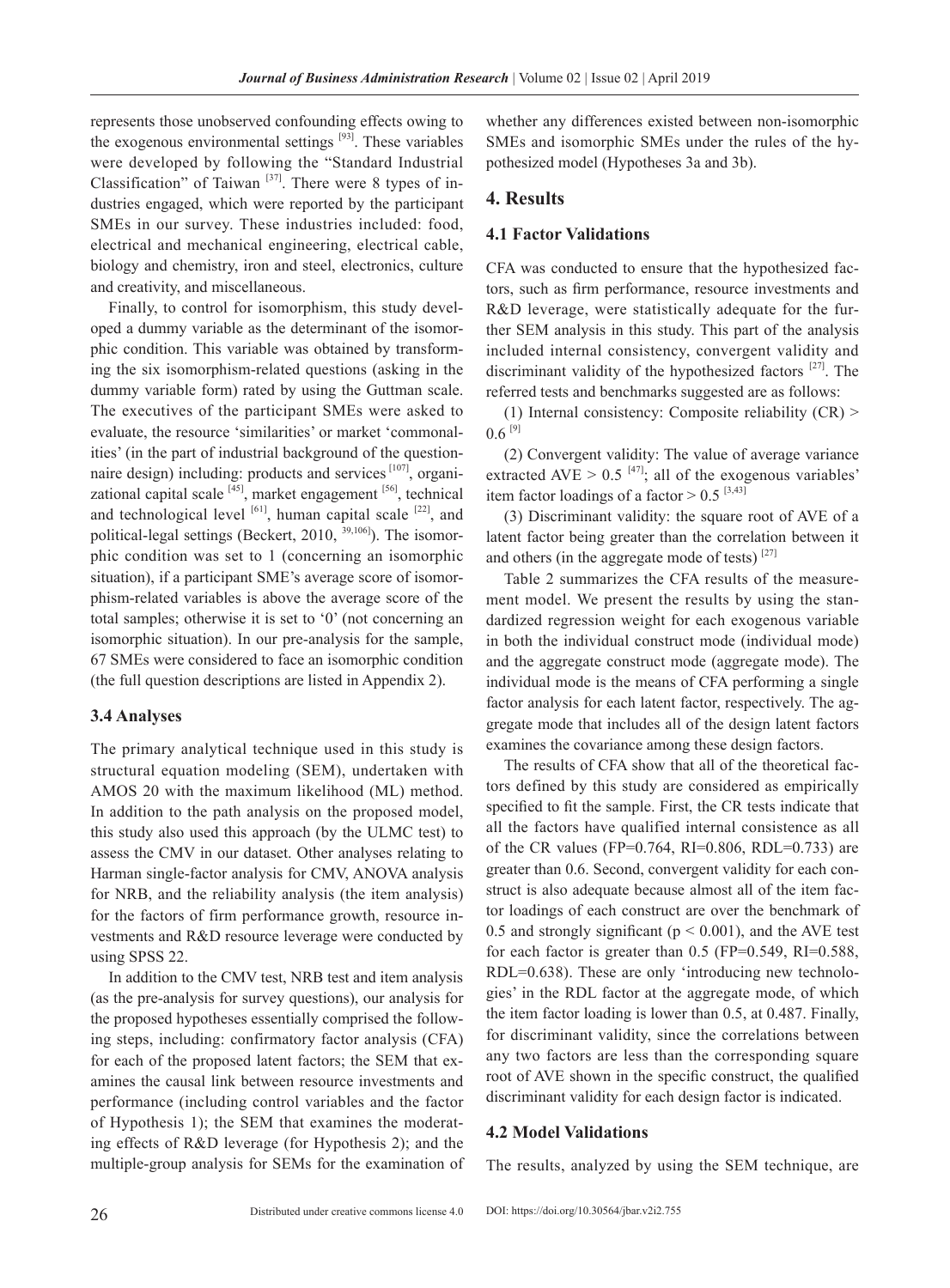shown in Table 3. There are four models in the analysis, as we present the SEM analysis results according to a hierarchical regression formation. These models include: Model 1 for the control variables in terms of firm controls and industry controls; Model 2 for presenting the results for the effects of resource investments on performance (Hypothesis 1); Model 3 is done by adding the only effect from R&D resource leverage; Model 4 is presented as the comprehensive model for testing the moderating effects of R&D resource leverage on the relation between resource investments and performance (Hypothesis 2).

The paper primarily employs path analysis with latent variables (PALV) in SEM. PALV is a type of causal modeling technique integrating path analysis and CFA, rooted in a latent model, not only for the examination of causal relationships among latent constructs, but also for the estimation of observed variables  $[101]$ . In SEM, to test whether model specificity is statistically fitted to the sample, Jöreskog and Sörbom  $[66]$ , Hu and Bentler  $[63]$ , Hair et al.  $[55]$ , Arbuckle  $^{[4]}$ , Byrne  $^{[24]}$ , and Kline  $^{[70]}$  suggest some cut-off criteria as follows.

(1)  $X^2$  test statistics is at an insignificant level or  $X^2/df$ < 2 when considering the complexity of the model.

(2) Goodness of Fit Index (GFI) / adjusted GFI (AGFI) / Normed Fit Index (NFI) / Comparative Fit Index (CFI): >=0.9 is considered satisfactory fit; 0.8<GFI<0.9 means an acceptable fit.

(3) For root mean square error of approximation (RM-SEA), lower is better; an acceptable benchmark of 0.08 is often used.

(4) The standardized root mean residual (SRMR) is an absolute fit indicator; an acceptable benchmark of 0.8 or smaller is suggested as a guideline for good fit.

As shown in Table 3, excluding Model 1 (for controls),

| <b>Constructs and Measurement</b>                                                | <b>Factor Loadings</b> |                        |
|----------------------------------------------------------------------------------|------------------------|------------------------|
|                                                                                  | <b>Aggregate Mode</b>  | <b>Individual Mode</b> |
| <b>Firm Performance (FP)</b>                                                     |                        |                        |
| <b>Financial performance</b>                                                     | 0.538                  | 0.575                  |
| Market share and growth                                                          | 0.694                  | 0.79                   |
| <b>Employee turnover</b>                                                         | 0.655                  | 0.536                  |
| <b>Internal process efficiency</b>                                               | 0.778                  | 0.677                  |
| $CR=0.764, AVE=0.549, AVE^{1/2}=0.740$                                           |                        |                        |
| Corr (FP, RI)= $0.705 \leq AVE^{1/2}$<br>Corr (FP, RDL)= $0.369 \leq AVE^{1/2}$  |                        |                        |
| <b>Resource Investments (RI)</b>                                                 |                        |                        |
| <b>Human Capital Intensity</b>                                                   | 0.575                  | 0.534                  |
| <b>Asset Specificity Intensity</b>                                               | 0.547                  | 0.514                  |
| Manufacturing (production) management                                            | 0.629                  | 0.604                  |
| <b>Marketing management</b>                                                      | 0.736                  | 0.854                  |
| Organizational structure and process                                             | 0.701                  | 0.813                  |
| <b>Finance management</b>                                                        | 0.641                  | 0.568                  |
| $CR = 0.806$ , AVE=0.588, AVE <sup>1/2</sup> =0.767                              |                        |                        |
| Corr (RI, FP)= $0.705 \leq AVE^{1/2}$<br>Corr (RI, RDL)= $0.301 \leq AVE^{1/2}$  |                        |                        |
| <b>R&amp;D</b> Leverage (RDL)                                                    |                        |                        |
| <b>Market Driven</b>                                                             | 0.527                  | 0.585                  |
| <b>Introducing New Technologies</b>                                              | 0.487                  | 0.551                  |
| Training of R&D                                                                  | 0.679                  | 0.643                  |
| <b>Efficiency of R&amp;D Organization</b>                                        | 0.745                  | 0.739                  |
| Product driven R&D                                                               | 0.528                  | 0.527                  |
| $CR=0.733, AVE=0.638, AVE^{1/2}=0.799$                                           |                        |                        |
| Corr (RDL, FP)= $0.369 \leq AVE^{1/2}$<br>Corr (RDL, RI)= $0.301 \leq AVE^{1/2}$ |                        |                        |
| <b>CFA Diagnoses</b>                                                             |                        |                        |
| X2=100.889 (p=0.077), df=82, X2/df=1.23, GFI=0.922, AGFI=0.886, RMSEA=0.039      |                        |                        |

#### **Table 2.** The Results of Confirmatory Factor Analysis

*Note:*

1. Sample size = 155

- 2. All of the estimates of the exogenous variables present significant at the level of p<0.001.
- 3. Corr  $(x, y)$  is the short form of Correlation  $(x, y)$ .
- 4. CFA diagnoses are presented in the aggregate mode.

5. Individual mode: CFA is conducted for one single latent factor; Aggregate mode: CFA is conducted by involving all latent factors.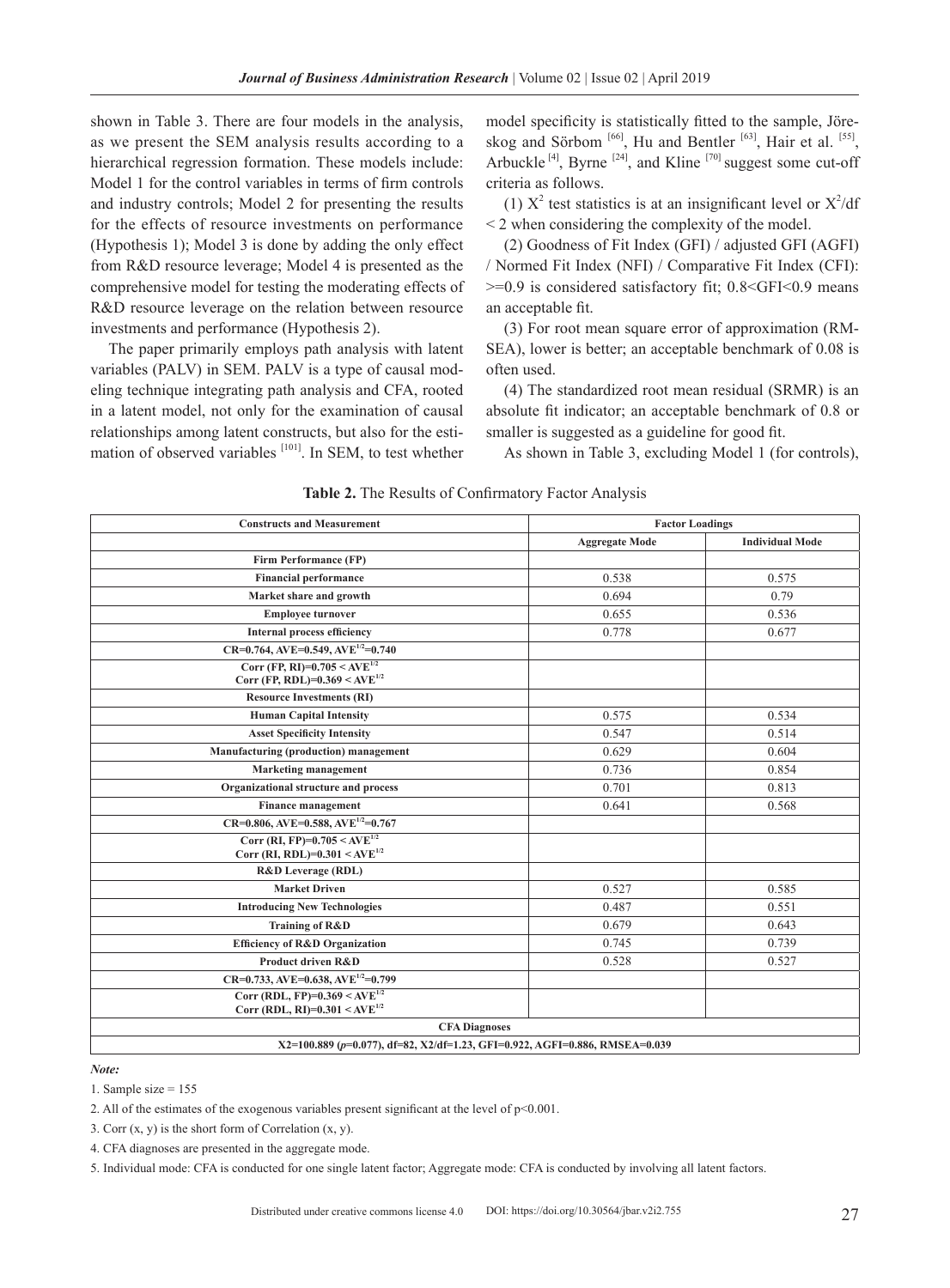the model fit diagnoses of Models 2-4 overall show that almost all of the hypothetical models' statistical specifications are satisfied and fit the sample well. The statistics of  $X^2/df$  of Models 2-4 are lower than 2. Other indices, including GFI, AGFI, and CFI all meet at least the acceptable fit requirement; as well, all of the RMSEA and SRMR diagnoses are considered to be acceptable (below 0.08).

## **4.3 Hypothesis Tests**

Hypothesis 1 posited the causal relation between resource investments and firm performance. From the results (shown in Table 3), Hypothesis 1 is tested, whether taking action (i.e. Models 3-4) or not (Model 2) in regard to the moderating effects of R&D leverage, that SMEs' performance is immediately and positively influenced by the variance of resource investment intensity (Model 2: estimate =  $0.706$  (p<0.001); Model 3: 0.644 (p<0.001); Model 4:  $0.487$  (p< $0.05$ )). Therefore, we conclude that Hypothesis 1 gains support from the sample.

Hypothesis 2 suggests a moderating effect of R&D resource leverage on the causal relation between investment intensity and performance. Hypothesis 2 was examined by adding the moderating factor to the analysis, and then

**Table 3.** The Results of Path Analysis with Latent Variables (PALV)

|                                           | Model 1<br>(Controls) | Model 2<br>(Resource Investments Intensity) | Model 3<br>(R&D leverage) | Model 4<br>(Moderating) |
|-------------------------------------------|-----------------------|---------------------------------------------|---------------------------|-------------------------|
| Firm Age                                  | .144                  | .049                                        | $-.011$                   | .006                    |
| Capital                                   | .005                  | .026                                        | .005                      | .019                    |
| Isomorphism                               | .033                  | $-.007$                                     | $-.008$                   | .000                    |
| <b>Industry D1</b>                        | $-.081$               | $-143$                                      | $-.147$                   | $-.142$                 |
| <b>Industry D2</b>                        | $-.042$               | $-.028$                                     | $-.031$                   | $-.052$                 |
| <b>Industry D3</b>                        | .011                  | $-.074$                                     | $-.072$                   | $-.077$                 |
| <b>Industry D4</b>                        | $-165$                | $-.141$                                     | $-.175$                   | $-.169$                 |
| <b>Industry D5</b>                        | .162                  | .181                                        | $.175*$                   | $.176*$                 |
| <b>Industry D6</b>                        | $-186$                | $-.198$                                     | $-.221$                   | $-.224$                 |
| <b>Industry D7</b>                        | $-.059$               | $-.101$                                     | $-.143$                   | $-.148$                 |
| <b>Resource Investment Intensity (RI)</b> |                       | $.706***$                                   | $.644***$                 | .487**                  |
| R&D<br>Leverage (RDL)                     |                       |                                             | $.232*$                   | .002                    |
| Moderating<br>Factor<br>(RI x RDL)        |                       |                                             |                           | $.291**$                |
|                                           |                       | <b>Model Fit Diagnoses</b>                  |                           |                         |
| $X^2$ test $(p)$                          | 308.808(0)            | 227.475(0)                                  | 344.287 (0)               | 397.587(0)              |
| $X^2/df$                                  | 4.01                  | 1.422                                       | 1.334                     | 1.42                    |
| <b>GFI</b>                                | .836                  | .884                                        | .858                      | .844                    |
| <b>AGFI</b>                               | .777                  | .848                                        | .821                      | .805                    |
| <b>NFI</b>                                | .339                  | .761                                        | .731                      | .809                    |
| <b>CFI</b>                                | .384                  | .911                                        | .912                      | .933                    |
| <b>SRMR</b>                               | .151                  | .058                                        | .050                      | .059                    |
| <b>RMSEA</b>                              | .140                  | .052                                        | .047                      | .052                    |
| R-Squared                                 | .106                  | .583                                        | .650                      | .681                    |

*Note:*

1. \*\*\*p<.001; \*\*p<0.01; \*p<0.05;

2. Sample size  $= 155$ .

3. Industry dummy variables D1-D7 present the industries, listed as follows: food, electrical and mechanical engineering, electrical cable, biology and chemistry, iron and steel, electronics, culture and creativity.

4. R-Squired is reported by presenting the estimate of 'Squired Multiple Correlation' of the performance (PF) factor.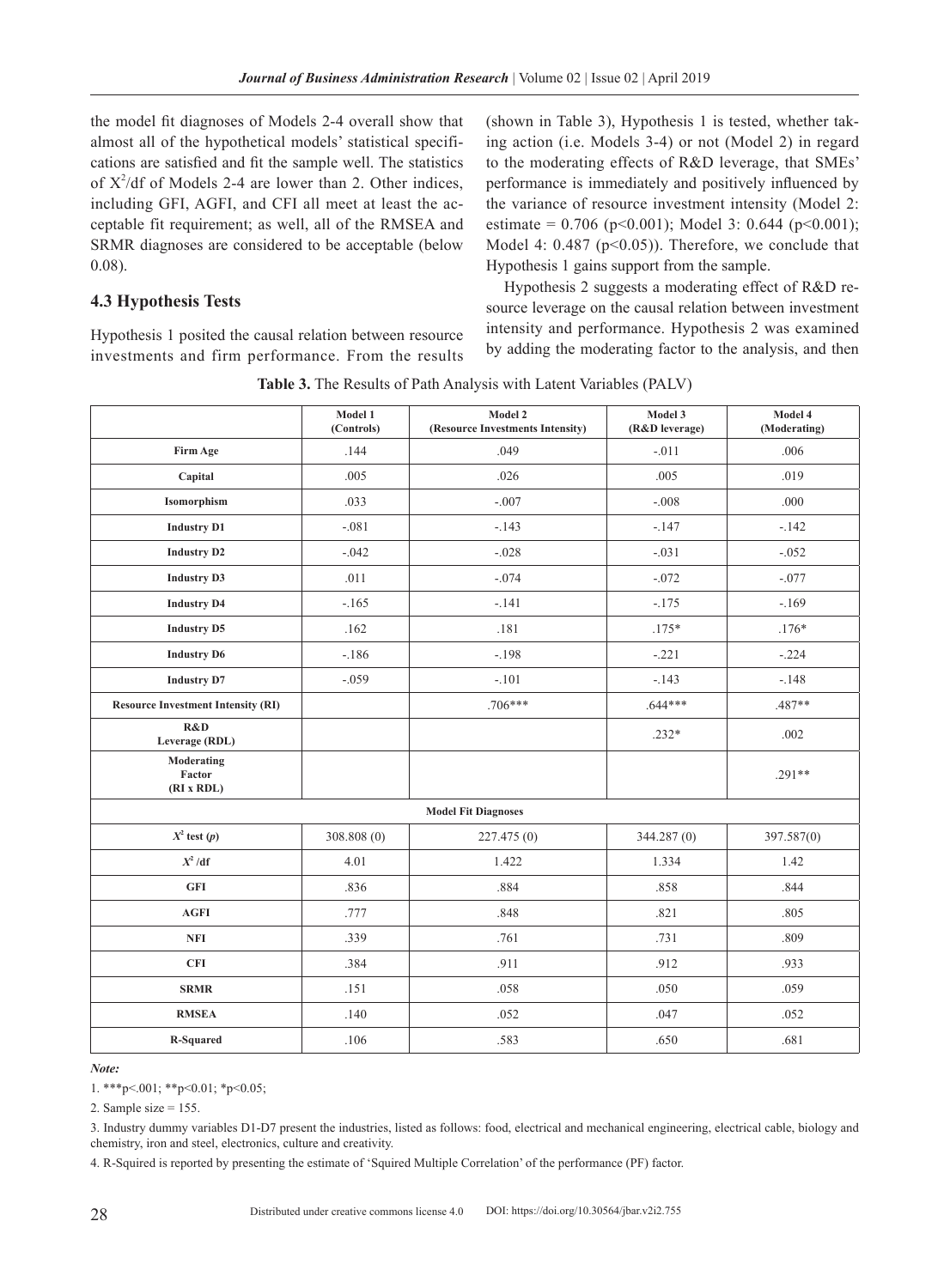evaluating whether the path from the moderating factor to performance presents a positive and statistically significant effect, and whether there is any declining change from investment intensity on performance. In comparing the results among Models 2, 3 and 4, a positive and significant moderating effect as this study hypothesized is identified, from (a) the estimate of Resource Investment Intensity dropped from Model 2's 0.706 to Model 4's 0.487, (b) the estimate of Resource Investment Intensity dropped from Model 3's 0.644 to Model 4's 0.487 and (c) the moderating factor showed a significant result in Model 4 (RI x RDL = .291,  $p<0.01$ ). These results show that Hypothesis 2 is supported by the sample.

In addition, similar results for Hypothesis 2 from the simple linear contract analysis (based on the moderating effects of R&D leverage (RDL) across the high-to-low resource investment intensity (RI) levels). It can be seen that the sample group of higher level R&D leverage has a bigger slot than that of lower level R&D leverage concerning the effect of their resource investments on performance. This result also demonstrates that R&D leverage has a positive and significant relation in the proposed model.





*Note: RDL: R&D Leverage; RI: Resource Investment Intensity* 

Hypothesis 3 (including 3a and 3b) suggests that there may be some theoretical behavior differences between non-isomorphic SMEs and isomorphic SMEs based on the hypothesized model. This study estimated a multiple-group analysis for these two designed groups. The assessment results are listed in Table 4. The indices of difference (by Z score) between the non-isomorphic and isomorphic groups  $(RI = 0.088 -$  for Hypothesis 3a; RDL  $= 1.013$ ; RIxRDL  $= -0.096$  – for Hypothesis 3b) are less than the benchmark 1.96 ( $p = 0.05$ ) in the absolute value comparison, which shows that there is no significant difference in the theoretical behavior to achieve rents ruled by the hypothesized model between isomorphic and non-isomorphic SMEs. Thus, Hypotheses 3a and 3b could not be seen to gain support from the sample.

|                  |                    | <b>Non-isomorphic SMEs</b> |                  | <b>Isomorphic SMEs</b> | <b>Difference</b> |                |
|------------------|--------------------|----------------------------|------------------|------------------------|-------------------|----------------|
|                  |                    | <b>Estimate</b>            | $\boldsymbol{p}$ | <b>Estimate</b>        | $\boldsymbol{p}$  | <b>Z</b> Score |
|                  | Age                | 0.037                      | 0.781            | $-0.000$               | 0.996             | $-0.651$       |
|                  | Capital            | 0.010                      | 0.910            | 0.127                  | 0.262             | 0.867          |
|                  | <b>Industry D1</b> | $-0.138$                   | 0.300            | $-0.178$               | 0.215             | $-0.273$       |
| Control Variable | <b>Industry D2</b> | 0.009                      | 0.981            | $-0.053$               | 0.886             | $-0.381$       |
|                  | <b>Industry D3</b> | $-0.031$                   | 0.886            | $-0.127$               | 0.257             | $-0.753$       |
|                  | <b>Industry D4</b> | $-0.14$                    |                  | $-0.179$               | 0.144             | $-0.417$       |
|                  | <b>Industry D5</b> | 0.228                      |                  | 0.291                  | 0.042             | 0.534          |
|                  | <b>Industry D6</b> | $-0.288$                   | 0.394            | $-0.161$               | 0.41              | 0.228          |
|                  | <b>Industry D7</b> | 0.008                      | 0.931            | $-0.307$               | 0.030             | $-1.712$       |
|                  | RI                 | 0.489                      | 0.018            | 0.617                  | 0.009             | 0.088          |
| Latent Fac-<br>ē | <b>RDRL</b>        | 0.001                      | 0.984            | 0.018                  | 0.217             | 1.013          |
|                  | <b>RIXRDL</b>      | 0.298                      | 0.041            | 0.253                  | 0.013             | $-0.096$       |

**Table 4: Multiple-Group Analysis between the Isomorphic and Non-isomorphic SMEs**

*Note:*

1. Dependent Factor = Firm Performance.

2. Sample size: Total = 155; Non-isomorphic Group = 88; Isomorphic Group =  $67$ ;

3. Estimates are reported in standardized value.

4. RI = Resource Investment Intensity; RDL: R&D resource Leverage; RIxRDL = Moderating (interaction) effect.

5. Industry dummy D1-D7 present the industries, listed as follows: food, electrical and mechanical engineering, electrical cable, biology and chemistry, iron and steel, electronics, culture and creativity.

6. For this multiple-group analysis, the controlling for isomorphism was dropped from the original controlling settings in the hypothesized model.

## **5. Discussion**

This paper addressed the role of R&D leverage (RDL) in SMEs' performance divergence by considering SMEs' high resource dependence due to isomorphism; and by perceiving R&D leverage as possessing dynamic management capability, we investigated whether and how R&D management plays a role in advancing the effect of resource investments (RI) on firm performance.

The strong and positive results in relation to Hypothesis 1 support the view that resource investments improve resource advantages of SMEs, which is generally consistent with the DCV, which is considered central as asset orchestration and strategic renewal of firm resources for rebuilding a firm's resource position, hence performance growth  $[59,60,113,121,122,124,125]$ . For Hypothesis 2, we tested the moderating role of RDL in the relation between resource investments and performance. Hypothesis 2 gains strong support in the present analysis. Furthermore, our investigation, by using linear contrast analysis (shown in Figure 1), also reveals that just as certain SMEs exhibit high level of RDL, they perform better than others with low level RDL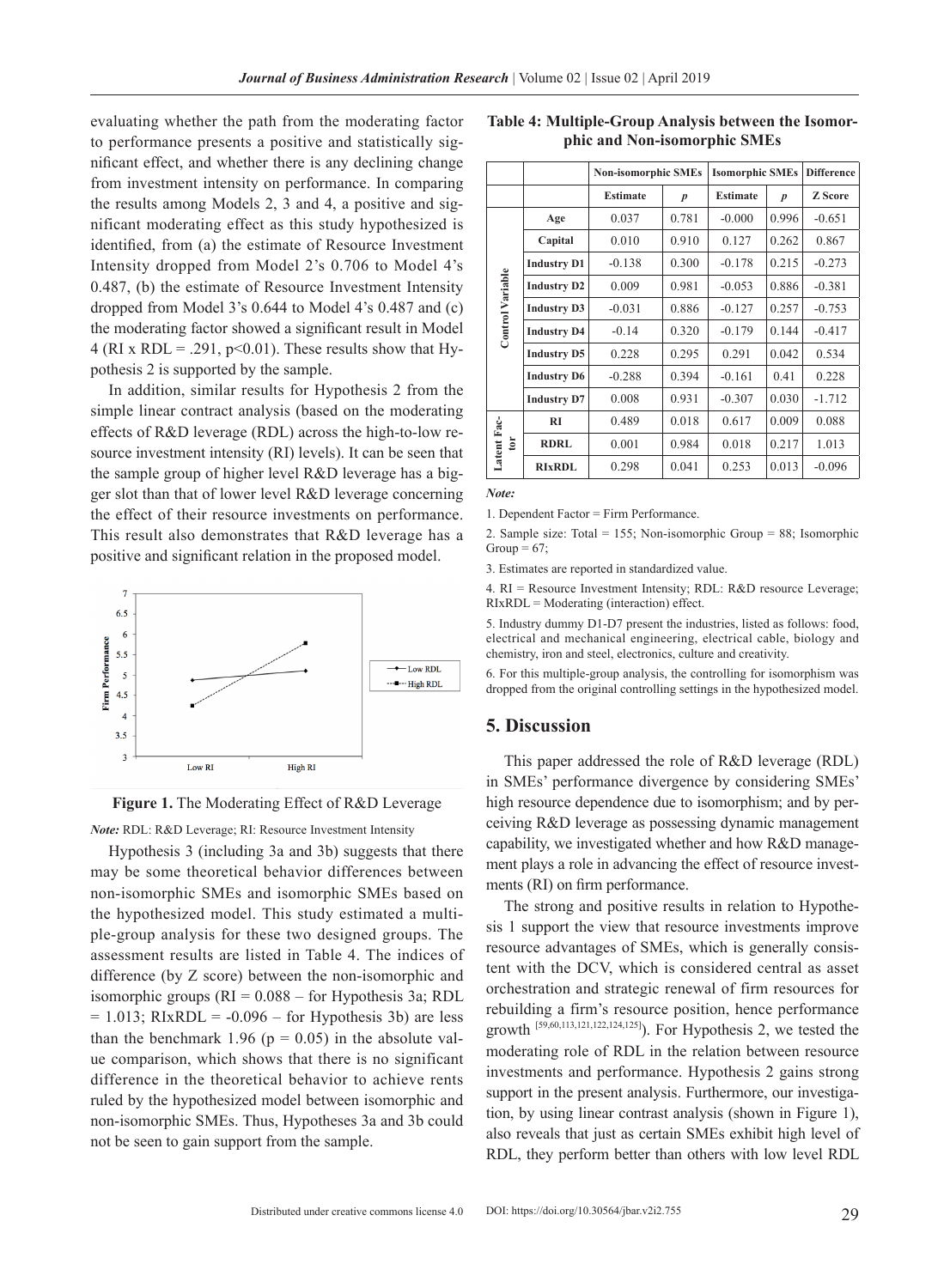in the high RI group; while they have poorer performance in the low RI group. These findings suggest that SMEs' RDL activities can advance the efficiency and effectiveness of resource deployment and development, but only in so far as they have proper resource investments. Otherwise, high RDL may lead to performance erosion.

Our investigation can also be further inferred for SMEs' performance divergence that four general situations of SMEs would be categorized through the level of their RDL activities on the resource investment behavior. These include: 'high RDL-high RI', 'high RDL-low RI', 'low RDLhigh RI', and 'low RDL-low RI'. On the 'high-RI' part, 'high RDL-high RI' suggests that proper manipulation of RDL is necessary for those SMEs, which are able to conduct a relatively high level of resource investments. This finding provides strong empirical evidence to link resource possession, exploration and exploitation. The instrumental RBV literature has always argued that competitive advantages to a firm requires exploring valuable and rare resources (i.e. resource investments in this study) and exploiting its distinctive competencies to make its resources well managed and leveraged (i.e. RDL activities in this study) [80,95,132]. 'Low RDL-high RI' presents the sample companies' behavior that follows the conventional resource-dependent model, reflecting a relatively less-aggressive approach with R&D leverage to achieving rents.

On the 'low-RI' part, 'High RDL-low RI' represents that if there are not proper resource investments, too much RDL manipulation is usually unnecessary and greatly increases the possibilities of meaningless resource consumption, hence performance erosion. In addition, our findings provide insights for the 'low RDL-low RI' SMEs which have a relatively high growth in firm performance. These SMEs may be generally considered as lacking resources and enough competence to access to venture capital, since they are those participants relatively small-sized and newly established in our sample. This observation implicates that this kind of SMEs' operational success lies in the allround development of firm resources for the specifically predefined niche opportunity.

The evidence provided by the research regarding Hypotheses 3a and 3b is not significant as it was expected that SMEs' operations and performance are likely to be forced by the environmental forces in light of isomorphism. The results of the multiple-group analysis (Table 4) indicate that the participant SMEs, whether isomorphic or not, have similar behavior to achieve rents under the hypothesized model. This result may reflect a reality in the Taiwanese SME context: the environmental settings has been largely promoted by the R&D and technology upgrading policies of the Taiwanese government (Mar, 2015); when the oper-

ational environment is considered as technology-intensity, SMEs' growth and development is largely dependent on a technological resource dependent pattern.

The empirical findings of this study provide significant contributions to support, expand and connect the literature on R&D management, isomorphism, SMEs, and the DCV. First, this study provides a potential approach for industrial firms to measure dynamic capabilities. This study suggests that R&D leverage that showcases a set of aggregative processes and innovation behavior in R&D management would be referred to as a set of microfoundations of dynamic capabilities  $[15]$ . Our approach to measure the level of R&D leverage can be extended to the manner in which dynamic capabilities are investigated by measuring their resource leverage in various micro aspects of the managerial activities of organizations.

Second, by proposing the hypothesized model in conjunction with empirical evidence, this study provides clarity regarding the ambiguous relationship between the DCV and RBV <sup>[5,6,14,81]</sup>. We have identified the moderating role of R&D leverage, as a dynamic capability, in the relation between resource investments and firm performance. There is an important implication in contrasting the theoretical positions of, and explaining the relationship between, the DCV and RBV, strongly suggesting that the DCV is theoretically complementary to the RBV  $[2,44,108]$ ,  $[121]$ ; Zollo and Winter,  $2002^{[133]}.$   $[131]$ ). Herein, while resources establish the performance baseline, dynamic capabilities amplify the effect of resources on performance. As a consequence, this study extends the DCV by proposing an empirical approach for integrating the RBV, which is far beyond the traditional investigation on the DCV to highlight the differences between the DCV and RBV in respect of their theoretical logic.

Finally, this study offers practical implications for SME management. While organizations' operations are bound to be affected by environmental changes  $[60,121]$ , SMEs, subject to resource availability, are typically considered as having less flexibility to fit in the environmental changes. Thus, their operations and strategic behavior are forced to be normative and dependent on the environmental institutions, forces and trends. The present investigation reveals that SMEs in approaching rent creation need to focus on the development of resources, but necessarily balanced development in each functional area of the organization. Simultaneously, we observe that the role of R&D management in SMEs has evolved from its leading function of product and service innovation to a coordinative and supportive role in business innovation. We suggest that the use of R&D leverage should be considered as a key to improve SMEs' specific skills and know-how for resource deployment and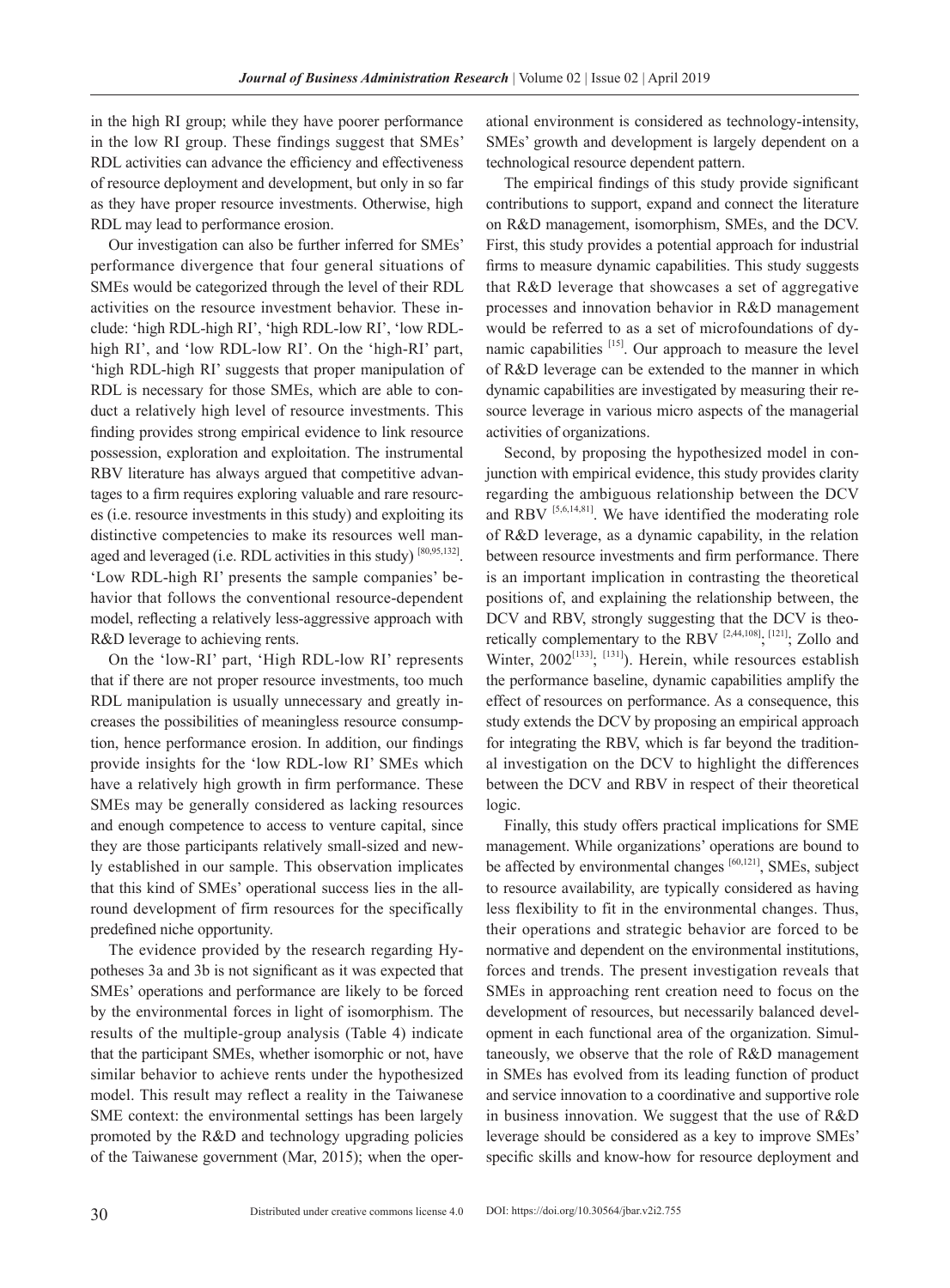management across the various units of the firm, hence driving resource advantages and organizational innovation as a whole.

## **6. Conclusion and Limitations**

This study perceived R&D leverage as a dynamic capability that advances and spurs the efficiency of resource management of firms. In our investigation on SMEs, the empirical evidence suggested that SMEs' performance is contingently dependent on resource investments and R&D leverage. SMEs with high resource investments can have better performance as they have a relatively high degree of R&D leverage; while SMEs with low resource investments, high R&D leverage may decline the efficiency of resource investments, hence less performance growth.

Our paper has several limitations, and there are important avenues for future research. The main drawback is that the sample size is considerably small for SEM analysis. It is considered as a general situation that data collection by using questionnaire survey techniques for firm-specific characteristics (e.g., internal capabilities) and the financial information related to expense and performance significantly decrease the response rate of the survey. This phenomenon is very common because of business secret issue or managers who often have limited time to fill questionnaires. This is especially evident when some information or figures need to be checked or calculated. To increase the respondent rate for our surveys, in addition to using various ways to collecting data (e.g. post, email, on-call interview and face to face interview), we simplified the survey for the issues, including R&D leverage, resource investments and performance, by using Likert scale formation in this study.

In our survey for SMEs, the effective participant samples were nevertheless about 155 companies. The matter of low sample size may be considered as a critical concern for the

insignificant results in the test of Hypotheses 3a and 3b  $^{[46]}$ . This study thus used the Bootstrap Resampling technique in our SEM analysis in order to overcome this limitation [1]. In addition, by this critical limitation, we realize that the findings derived from the present analysis may be considered as limited in regard to their generalizability to other areas and other kinds of companies. Consequently, future research could extend the research scope to other geographic areas and/or large firms, or even more broad scope for SMEs.

To reinforce the statistical robustness, we used industrial dummy variables as the environmental control variables based on the Standard Industrial Classification of Taiwan [37] in our analysis. Although this control was built with an overlook for the potential confounding effects on the factor of performance growth [93], it was considered as too general to have a specific focus on the specific differences among the industries investigated in this study. These specific differences may be suggested as the regulations and subsidies of governments, the levels of the use of technology, the salary levels of employees, and so on. Indeed, this study confronted difficulties in the collection of these parts of data. This study is thus limited, and thus gains insignificant differences, in such control. This study suggests that future research may develop a rigorous analysis by defining much specific environmental controls in similar statistical tests.

Finally, resource leverage has been identified as a measurement of dynamic capabilities by this study. For R&D leverage especially, it represents a firm's R&D dynamic management capability. Future research may prove advantageous through investigating more widely defined factors for R&D leverage. Moreover, it may be advantageous for future research to explore other ways to measure the dynamic capabilities of firms, and thus contribute to the DCV literature in strategic management.

## **7. Supplements**

| City/County                                | <b>Keelung City</b> | <b>Taipei City</b> | <b>New Taipei City</b> | <b>Taoyuan City</b> | <b>Hsinchu City</b>    |
|--------------------------------------------|---------------------|--------------------|------------------------|---------------------|------------------------|
| <b>Effective respondents (Respondents)</b> | 0                   | 12(12)             | 21(25)                 | 33(41)              | 3(3)                   |
| <b>Sampling (Registered Companies)</b>     | 8(435)              | 92 (4577)          | 453 (22627)            | 202 (10102)         | 37 (1862)              |
| City/County                                | Hsinchu County      | Miaoli County      | Taichung City          | Changhua County     | Nantou County          |
| <b>Effective respondents (Respondents)</b> | 12(13)              | 8(10)              | 28(30)                 | 3(3)                |                        |
| <b>Sampling (Registered Companies)</b>     | 33 (1670)           | 44 (2215)          | 386 (19310)            | 197 (9867)          | 26 (1288)              |
| City/County                                | Yunlin County       | Chiavi County      | Tainan City            | Kaohsiung City      | <b>Pingtung County</b> |
| <b>Effective respondents (Respondents)</b> | 1(1)                | 3(3)               | 8(10)                  | 19(23)              |                        |
| <b>Sampling (Registered Companies)</b>     | 34 (1712)           | 51 (2563)          | 192 (9599)             | 136 (6819)          | 22 (1076)              |
| City/County                                | <b>Yilan County</b> | Hualien County     | <b>Taitung County</b>  | Penghu County       | Others                 |
| <b>Effective respondents (Respondents)</b> | 2(2)                | 1(1)               | 1(1)                   |                     | $\Omega$               |
| <b>Sampling (Registered Companies)</b>     | 30 (1508)           | 16(804)            | 7(326)                 | 2(111)              | 1(30)                  |

#### **Appendix 1.** Hierarchical Sampling of SMEs by City/County in Taiwan

#### *Note:*

1. Total registered SMEs at TaiwanPage = 1970.

2. Hierarchical sampling rate of each city/county =  $2\%$ ; Total respondents = 178; Effective respondents = 155; effective response rate = 7.87%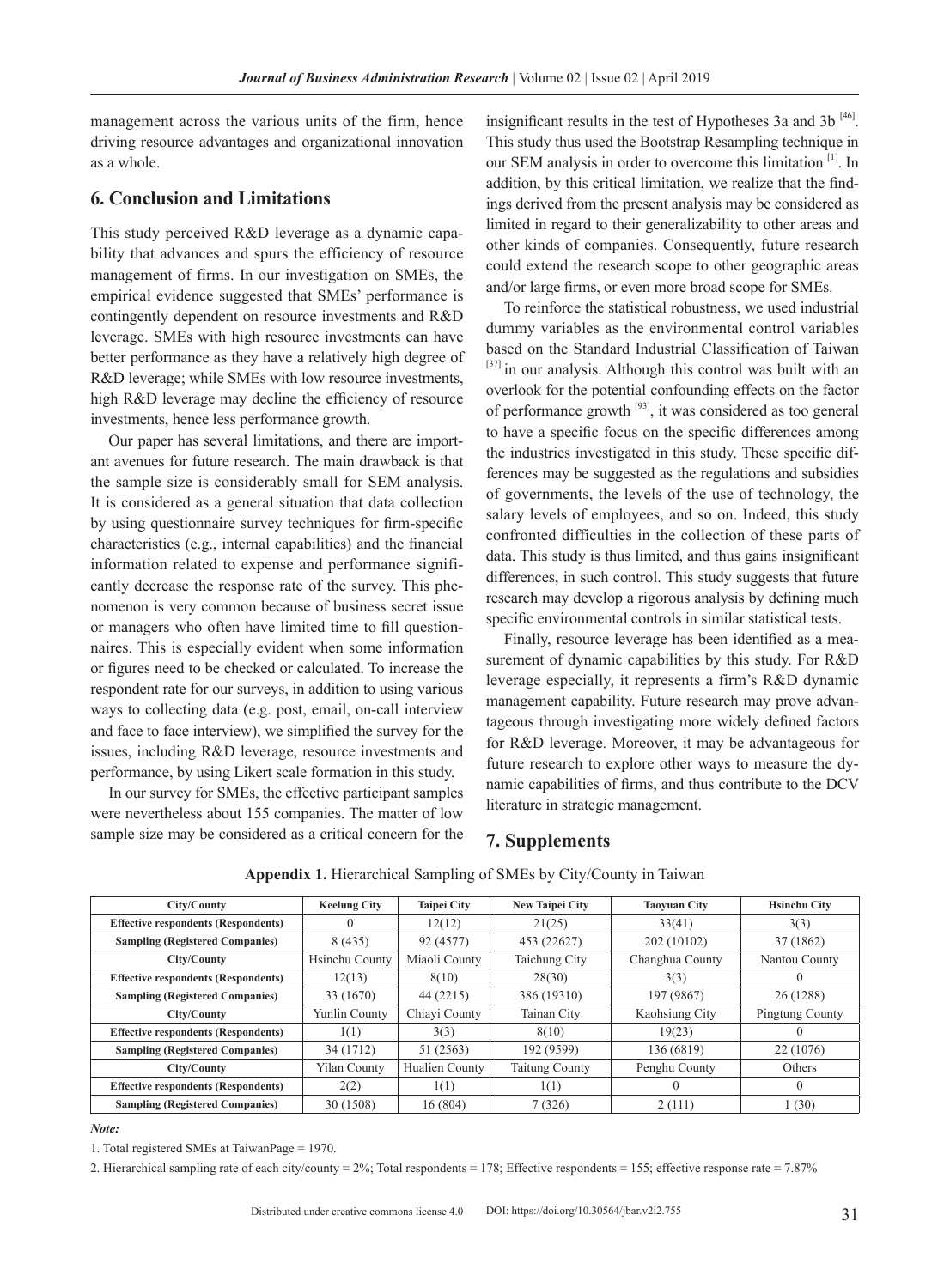## **Appendix 2.** Question Descriptions

| Questions of Performance Growth (evaluate the performance growth within 2014-2016, if possible, comparing with it within 2011-2013)                                                                                                                                                   |
|---------------------------------------------------------------------------------------------------------------------------------------------------------------------------------------------------------------------------------------------------------------------------------------|
| 1. Financial performance: Our Company's overall financial performance, such as ROA, ROE, EPS, etc., is better than before.                                                                                                                                                            |
| 2. Satisfaction of shareholders: Our shareholders are generally satisfied with the way we manage, and the outcomes of, the Company, as well as their<br>returns.                                                                                                                      |
| 3. Market share and growth: Our Company's market has been growing and market share increases are better than before.                                                                                                                                                                  |
| 4. Market control and power: Our Company has stronger power to control, or better capabilities to manage, the market channel and distribution sys-                                                                                                                                    |
| tem.<br>5. Industrial relationship: Our Company maintains a better relationship than before with our customers, suppliers, cooperative companies and com-                                                                                                                             |
| plementors.                                                                                                                                                                                                                                                                           |
| 6. Employee turnover: Our Company maintains a lower employee turnover than before.                                                                                                                                                                                                    |
| 7. Internal process efficiency: Our Company shows better managerial efficiency in business routines and process flows.                                                                                                                                                                |
| Questions of Resource Investments (evaluate the extent of capital investments; if possible, refer to the expenditure (or capital) intensity within 2014-2016).                                                                                                                        |
| 1. Human capital: Our Company shows stronger aggressiveness in human capital investment than before.                                                                                                                                                                                  |
| 2. Asset specificity: Our Company makes more investments to advance operational efficiency by investing in specialized machines or equipment,<br>computers or IT systems, and other dedicated assets.                                                                                 |
| 3. Manufacturing (or production) management: Our Company makes a higher level of expenditure for the better management in manufacturing sites<br>or production lines.                                                                                                                 |
| 4. Marketing management: Our Company makes stronger efforts and investments to advance the capacity to engage in the market.                                                                                                                                                          |
| 5. Organizational structure and process: Our Company makes a higher level of expenditure to refine organizational structure and business flows.                                                                                                                                       |
| 6. Finance management: Our Company makes stronger efforts and investments for the management of funds and monetary-related resources and to<br>advance the capacity of capital budgeting, current liabilities, and other relevant applications.                                       |
| 7. Management of external cooperative relations: Our Company makes more investments to better engage in strategic alliances, suppliers, and the<br>like organizations.                                                                                                                |
| Questions of R&D Leverage (evaluate R&D leverage by measuring the extent of the change of expenditures and efforts invested in the R&D management activi-<br>ties within 2014-2016 on the basis of the previous R&D leverage in 2011-2013).                                           |
| 1. Market driven R&D: In our Company, R&D efforts and investments are increased to secure appropriate alignment between new products and mar-<br>ket or customer demands.                                                                                                             |
| 2. Project management: Our Company's increased R&D efforts and investments are set to the project management for new product/service develop-<br>ment and other R&D projects (with a deliberate discipline of initiating, planning, executing, controlling, and closing procedures.). |
| 3. Introducing new technologies: Our Company makes efforts and investments to introduce new technologies, knowledge, and techniques for R&D<br>capacity advancement.                                                                                                                  |
| 4. Training of R&D: Our Company makes efforts and investments to train and educate the R&D people.                                                                                                                                                                                    |
| 5. Efficiency of R&D organization: In our Company, R&D efforts and investments are increased to improve the efficiency of communications and<br>operations within the R&D department, and that between the R&D department and other departments.                                      |
| 6. Product driven R&D: Our Company's R&D efforts and investments are increased to reinforce our strengths of product/service innovation based on<br>technology orientation (rather than market orientation).                                                                          |
| 7. Risk management: Our Company pays efforts and investments for risk management that is to set to build good control of R&D projects in re-<br>sponse to the uncertainties within or outside the Company.                                                                            |
| Questions of Isomorphism (evaluate the commonalities of resource base and market forces by identifying the existence and tendency for your firm to acquire or<br>confront the attributes upon which your rival competitors depend within 2014-2016).                                  |
| 1. Products and services: The differences of the product (or service) offerings between our company and the rival competitors have been getting<br>smaller.                                                                                                                           |
| 2. Organizational capital scale: The size of capital scale between our company and the rival competitors have been getting similar.                                                                                                                                                   |
| 3. Market engagement: There is a big, and getting bigger, overlap in the target markets, channels and customer segments between our company and<br>the rival competitors.                                                                                                             |
| 4. Technical and technological level: Because of the technological trend, the technical and technological difference between our company and the<br>rival competitor are getting smaller.                                                                                             |
| 5. Human capital scale: The human resource base has similar composition with size (number of employees), wage level, educated level, professional<br>experience, working seniority, and other relevant features.                                                                      |
| 6. Political-legal settings: The operations of our company and the rival competitors have been influenced by the political-legal settings of the environ-<br>ment set by the governments and other relevant institution organizers at the similar level.                              |
| Note:                                                                                                                                                                                                                                                                                 |

1. Questions of firm performance, resource investments and R&D leverage are formatted in the 7-point Likert scale

2. Questions of isomorphism are rated by using Guttman scale and the relevant questions are asked by the dummy variable form.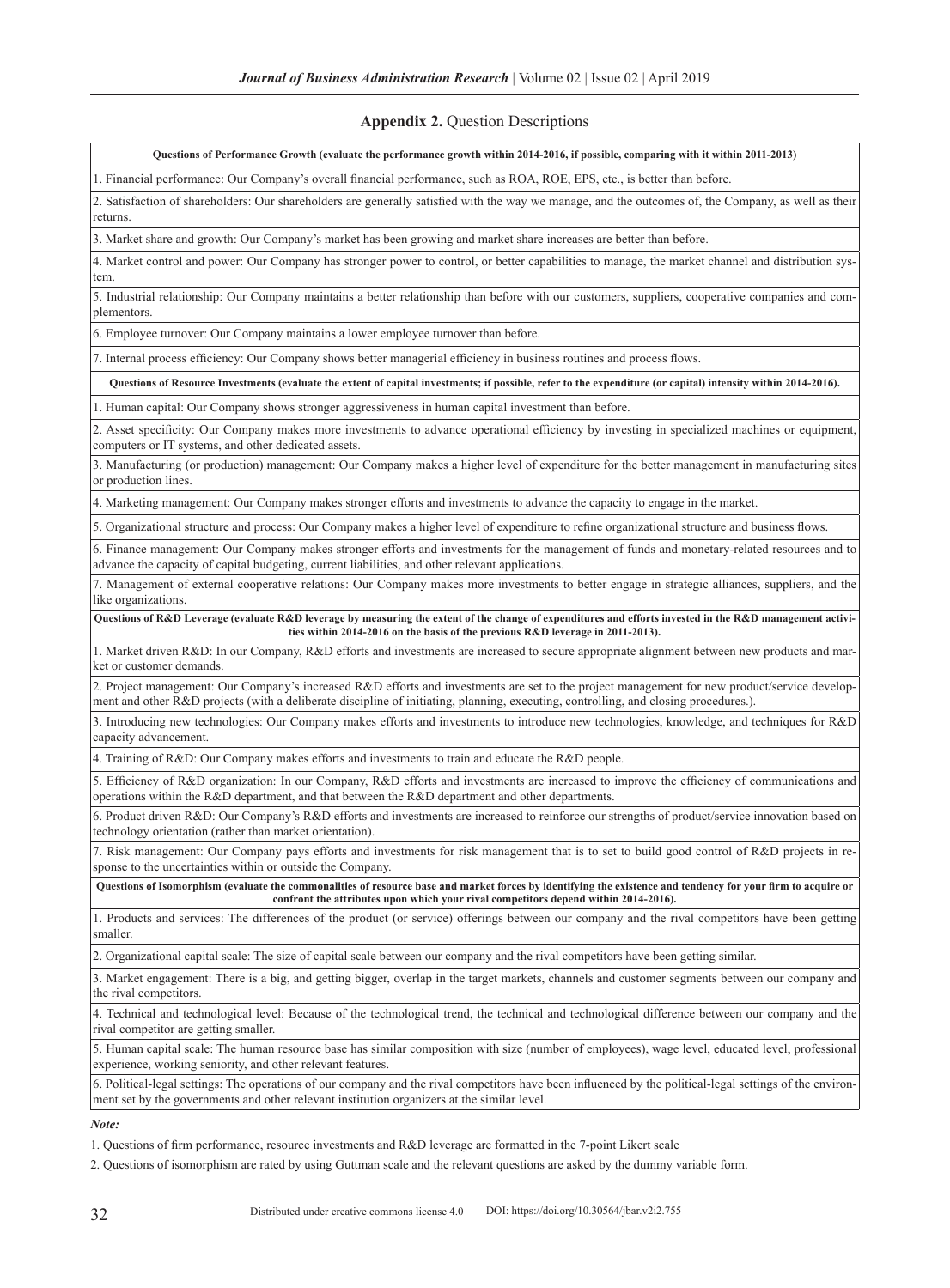| <b>Factor / Variable</b>              | <b>Proposed Factor Loadings</b> | $I\!\!R^2$ | <b>Common Latent Factor Load-</b><br>ings | $R^2$ |
|---------------------------------------|---------------------------------|------------|-------------------------------------------|-------|
| Performance                           |                                 |            |                                           |       |
| Financial performance                 | $0.524*$                        | 0.275      | 0.180                                     | 0.032 |
| Market share and growth               | $0.816***$                      | 0.666      | 0.109                                     | 0.012 |
| Employee turnover                     | $0.506*$                        | 0.256      | $0.429*$                                  | 0.184 |
| Internal process efficiency           | $0.701**$                       | 0.491      | 0.374                                     | 0.140 |
| <b>Resource Investments</b>           |                                 |            | 0.000                                     |       |
| Human Capital Intensity               | $0.550*$                        | 0.303      | 0.207                                     | 0.043 |
| Asset Specificity Intensity           | $0.623*$                        | 0.388      | 0.093                                     | 0.009 |
| Manufacturing (production) management | $0.529**$                       | 0.280      | 0.321                                     | 0.103 |
| Marketing management                  | $0.658*$                        | 0.433      | 0.381                                     | 0.145 |
| Organizational structure and process  | $0.585*$                        | 0.342      | 0.356                                     | 0.127 |
| Finance management                    | $0.529*$                        | 0.280      | 0.396                                     | 0.157 |
| <b>R&amp;D</b> Leverage               |                                 |            | 0.000                                     |       |
| Market Driven                         | $0.530***$                      | 0.281      | $-0.076$                                  | 0.006 |
| Introducing New Technologies          | $0.493***$                      | 0.243      | $-0.136$                                  | 0.018 |
| Training of R&D                       | $0.674***$                      | 0.454      | 0.045                                     | 0.002 |
| Efficiency of R&D Organization        | $0.733***$                      | 0.537      | $-0.144$                                  | 0.021 |
| Product driven R&D                    | $0.525***$                      | 0.276      | $-0.124$                                  | 0.015 |
| Average                               | 0.598                           | 0.324      | 0.161                                     | 0.060 |

## **Appendix 3.** The Results of Common Method Variance Test

*Note:*

\*\*\*: p<0.001; \*\*: p<0.01; \*: p<0.05;

The common method variance test only included the variables acceptable by the item analysis.

|  | <b>Appendix 4.</b> The Results of Non-Response Bias Test |  |
|--|----------------------------------------------------------|--|
|--|----------------------------------------------------------|--|

| <b>Factor/Variable</b>                            | Mean  | G1                          | G <sub>2</sub> | G <sub>3</sub> | G <sub>4</sub> | F-test | $\boldsymbol{p}$ |
|---------------------------------------------------|-------|-----------------------------|----------------|----------------|----------------|--------|------------------|
| <b>Firm Performance</b>                           |       |                             |                |                |                |        |                  |
| Financial performance                             | 5.045 | 5.071                       | 5.121          | 4.814          | 5.304          | 1.161  | .327             |
| Satisfaction of stakeholders                      | 4.728 | 4.528                       | 4.963          | 4.762          | 4.816          | 1.728  | .164             |
| Market share and growth                           | 5.335 | 5.143                       | 5.515          | 5.372          | 5.478          | 1.081  | .359             |
| Market control and power                          | 4.920 | 4.859                       | 5.025          | 4.822          | 5.100          | .837   | .476             |
| Industrial relationship                           | 4.815 | 4.799                       | 4.824          | 4.669          | 5.112          | 1.947  | .124             |
| Employee turnover                                 | 4.865 | 4.679                       | 5.182          | 4.837          | 4.913          | 1.207  | .309             |
| Internal process efficiency                       | 5.129 | 4.911                       | 5.273          | 5.163          | 5.391          | 1.421  | .239             |
|                                                   |       | <b>Resource Investments</b> |                |                |                |        |                  |
| Human capital intensity                           | 5.090 | 4.964                       | 5.152          | 5.093          | 5.304          | .923   | .431             |
| Asset specificity intensity                       | 5.477 | 5.375                       | 5.485          | 5.442          | 5.783          | .923   | .431             |
| Manufacturing (production) management             | 5.116 | 5.000                       | 5.333          | 5.163          | 5.000          | 1.042  | .376             |
| Marketing management                              | 5.419 | 5.339                       | 5.545          | 5.419          | 5.435          | .250   | .861             |
| Organizational structure and process              | 5.297 | 5.214                       | 5.455          | 5.256          | 5.348          | .359   | .783             |
| Finance management                                | 4.961 | 4.786                       | 5.212          | 4.837          | 5.261          | 2.510  | .057             |
| Management of external cooperative rela-<br>tions | 4.821 | 4.730                       | 5.024          | 4.779          | 4.830          | .707   | .549             |
|                                                   |       | <b>R&amp;D</b> Leverage     |                |                |                |        |                  |
| Market Driven R&D                                 | 5.394 | 5.214                       | 5.576          | 5.349          | 5.652          | 1.619  | .187             |
| Project management                                | 4.530 | 4.479                       | 4.599          | 4.384          | 4.827          | 1.942  | .125             |
| Introducing new technologies                      | 5.032 | 4.911                       | 5.091          | 4.930          | 5.435          | 1.517  | .212             |
| Training of R&D                                   | 5.503 | 5.375                       | 5.545          | 5.465          | 5.826          | 1.676  | .175             |
| Efficiency of R&D organization                    | 5.594 | 5.589                       | 5.606          | 5.419          | 5.913          | 1.543  | .206             |
| Product driven R&D                                | 5.323 | 5.286                       | 5.606          | 5.093          | 5.435          | 2.281  | .082             |
| Risk management                                   | 4.557 | 4.423                       | 4.674          | 4.536          | 4.758          | 1.820  | .146             |

*Note:*

Group of survey type: G1=post; G2=email; G3=on-call interview; G4=face to face interview Sample size: Total=155; G1=56; G2=33; G3=43; G4=23.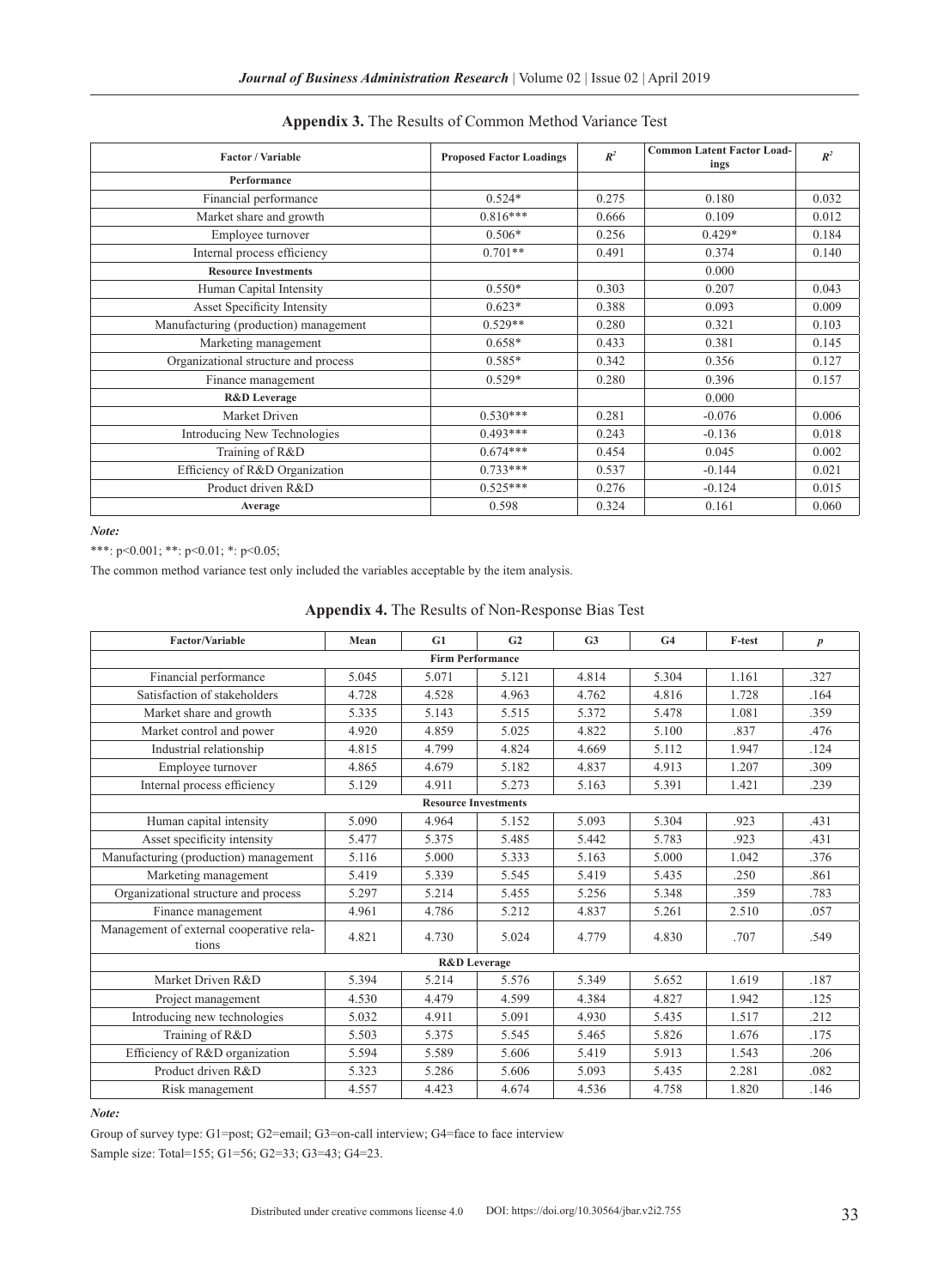# **References**

- [1] Adèr, H. J., Mellenbergh, G. J. and Hand, D. J.. Advising on research methods: A consultant's companion, Johannes van Kessel, Huizen, Netherlands, 2008.
- [2] Agarwal, R., and Selen, W.. 'The incremental and cumulative effects of dynamic capability building on service innovation in collaborative service organizations,'Journal of Management & Organization, 2013, 19 (5): 521-543. <https://doi.org/10.1017/jmo.2014.5>
- [3] Anderson, J. C., and Gerbing, D. W.. 'Structural equation modeling in practice: A review and recommended two-step approach,' Psychological bulletin, 1988, 103(3): 411-423.

<https://psycnet.apa.org/buy/1989-14190-001>

- [4] Arbuckle, J.. Amos 5.0 update to the Amos user's guide. SPSS Incorporated, 2003.
- [5] Arend, R. J., & Bromiley, P.. Assessing the dynamic capabilities view: spare change, everyone?. Strategic Organization, 2009, 7(1): 75–90. <https://doi.org/10.1177/1476127008100132>
- [6] Arend, R. J. and Lévesque, M.. "Is the resource-based view a practical organizational theory?" Organization Science, 2010, 21(4): 913-930. <https://doi.org/10.1287/orsc.1090.0484>
- [7] Arnold, H. J.. 'Moderator variables: A clarification of conceptual, analytic, and psychometric issues,' Organizational behavior and human performance, 1982, 29(2): 143-174. [https://doi.org/10.1016/0030-5073\(82\)90254-9](https://doi.org/10.1016/0030-5073(82)90254-9)
- [8] Audretsch, D. B.. 'Sustaining innovation and growth: Public policy support for entrepreneurship,' Industry and innovation, 2004, 11(3): 167-191. <https://doi.org/10.1080/1366271042000265366>
- [9] Bagozzi, R. P., and Yi, Y.. 'On the evaluation of structural equation models,' Journal of the academy of marketing science, 1988, 16(1): 74-94. <https://doi.org/10.1007/BF02723327>
- [10] Barney, J.. 'Firm resources and sustained competitive advantage,' Journal of management, 1991, 17(1): 99- 120.
	- <https://doi.org/10.1177/014920639101700108>
- [11] Barney, J. B.. 'The resource-based theory of the firm,' Organization science, 1996, 7(5): 469-469. <https://doi.org/10.1287/orsc.7.5.469>
- [12] Barney, J. B.. 'Should strategic management research engage public policy debates?' Academy of Management Journal, 2005, 48(6): 945-948. <https://doi.org/10.5465/amj.2005.19573092>
- [13] Barney, J. B., and Arikan, A. M.. 'The resource-based

view: Origins and implications,' Handbook of strategic management, 2001: 124-188.

- [14] Barney, J. B. and Clark, D. N.. Resource-based theory: Creating and sustaining competitive advantage, Oxford University Press, 2007.
- [15] Barney, J., and Felin, T.. 'What are microfoundations?' The Academy of Management Perspectives, 2013, 27(2): 138-155. <https://doi.org/10.5465/amp.2012.0107>
- [16] Bhagwat, Y., DeBruine, M., and V. Gondhalekar.,. 'R&D Leverage – A Measure to Evaluate the Impact of R&D on Earnings of Pharmaceutical Companies,' Journal of Research in Pharmaceutical Economics, 2001, 11(3-4): 55-68.
- [17] Bierman, L. and Gely, R.. 'The need for real striker replacement reform,' NCL Rev., 1995, 74(3): 813- 831.
- [18] Blomquist, T., Hällgren, M., Nilsson, A. and Söderholm, A.. 'Project-as-practice: In search of project management research that matters,' Project Management Journal, 2010, 41(1): 5-16. <https://doi.org/10.1002/pmj.20141>
- [19] Boeker, W. and Goodstein, J.. 'Organizational performance and adaptation: Effects of environment and performance on changes in board composition,'Academy of Management Journal, 1991, 34(4): 805-826.

<https://doi.org/10.5465/256390>

- [20] Boles, J., & Link, A. N., On the R&D/marketing interface in knowledge intensive entrepreneurial firms. International Entrepreneurship and Management Journal, 2017, 13(3): 943-952. [https://link.springer.com/article/10.1007/s11365-016-](https://link.springer.com/article/10.1007/s11365-016-0429-0) [0429-0](https://link.springer.com/article/10.1007/s11365-016-0429-0)
- [21] Bretherton, P. and Chaston, I.. 'Resource dependency and SME strategy: an empirical study,' Journal of Small Business and Enterprise Development, 2005, 12(2): 274-289.

<https://doi.org/10.1108/14626000510594656>

[22] Brewster, C., Wood, G., & Brookes, M.. Similarity, isomorphism or duality? Recent survey evidence on the human resource management policies of multinational corporations. British Journal of Management, 2008, 19(4): 320-342.

<https://doi.org/10.1111/j.1467-8551.2007.00546.x>

- [23] Busarovs, A.. 'Open innovation: current trends and future perspectives,' Humanities and Social Sciences, 2013, 21(2): 103-119.
- [24] Byrne, B. M.. 'Structural equation modeling: Perspectives on the present and the future,' International Journal of Testing, 2001, 1(3-4): 327-334. <https://doi.org/10.1080/15305058.2001.9669479>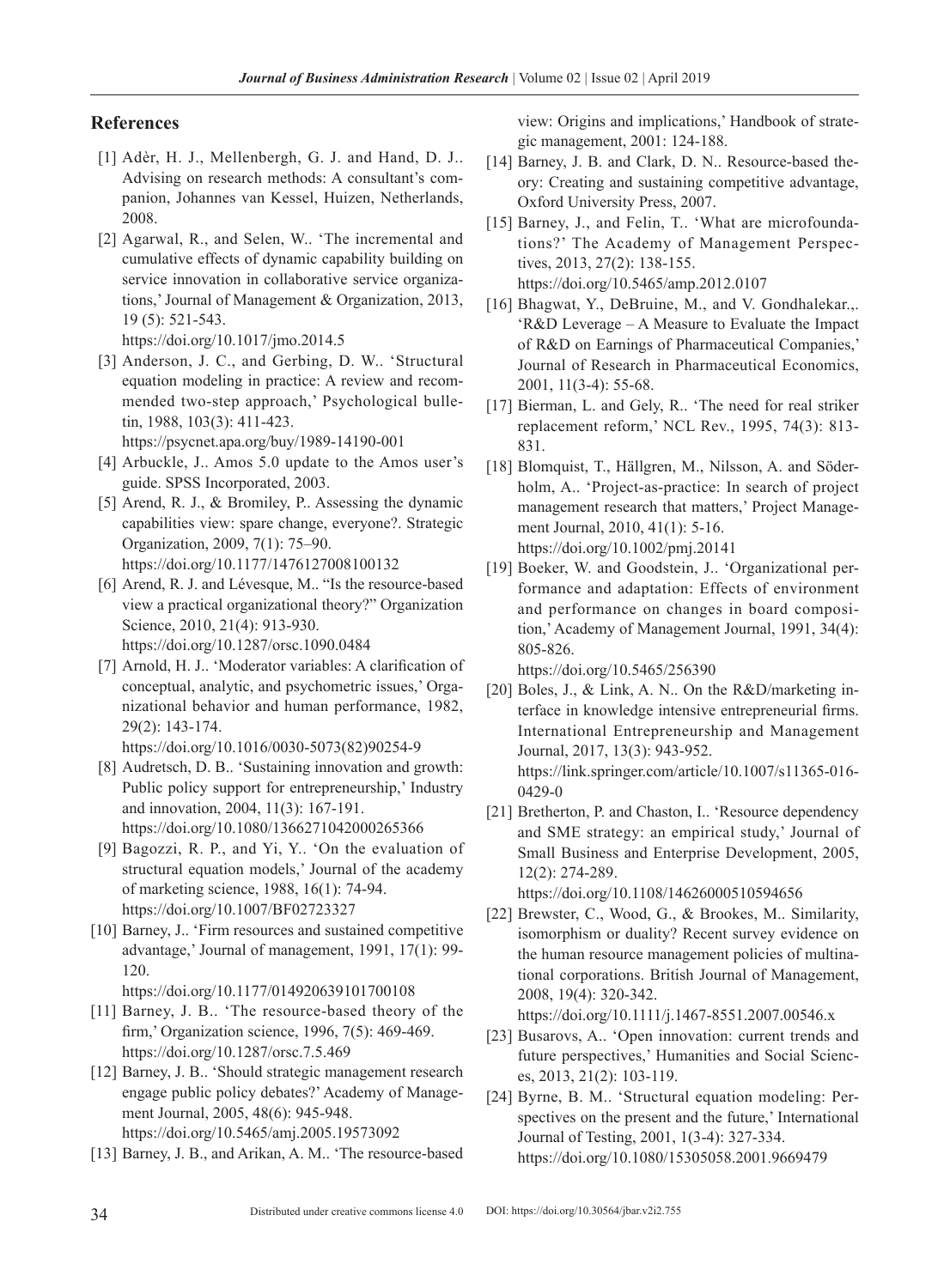[25] Cardinal, L. B. and Hatfield, D. E.. 'Internal knowledge generation: the research laboratory and innovative productivity in the pharmaceutical industry,'Journal of Engineering and Technology Management, 2000, 17(3): 247-271 [https://doi.org/10.1016/S0923-4748\(00\)00025-4](https://doi.org/10.1016/S0923-4748(00)00025-4) 

[26] Calantone, R. J., Di Benedetto, C. A., & Divine, R..

- Organisational, technical and marketing antecedents for successful new product development. R&D Management, 1993, 23(4): 337-351. <https://doi.org/10.1111/j.1467-9310.1993.tb00839.x>
- [27] Chin, W. W.. 'The partial least squares approach to structural equation modeling,' Modern methods for business research, 1998, 295(2): 295-336.
- [28] Chung, K. H. and Charoenwong, C.. 'Investment options, assets in place, and the risk of stocks,' Financial Management, 1991, 20(3): 21-33. DOI: 10.2307/3665748
- [29] Cooper, R. G.. New product strategies: what distinguishes the top performers?. Journal of Product Innovation Management, 1984, 1(3): 151-164. [https://doi.org/10.1016/S0737-6782\(84\)80012-0](https://doi.org/10.1016/S0737-6782(84)80012-0)
- [30] Cooper, R. G., & Kleinschmidt, E. J.. Benchmarking the firm's critical success factors in new product development. Journal of product innovation management, 1995a, 12(5): 374-391. <https://doi.org/10.1111/1540-5885.1250374>

[31] Cooper, R. G. & Kleinschmidt, E. J.. 'Performance typologies of new product projects,' Industrial Marketing Management, 1995b , 24(5): 439-456. [https://doi.org/10.1016/0019-8501\(95\)00034-8](https://doi.org/10.1016/0019-8501(95)00034-8)

[32] Cortina, J. M., Chen, G., & Dunlap, W. P.. Testing interaction effects in LISREL: Examination and illustration of available procedures. Organizational research methods, 2001, 4(4): 324-360. <https://doi.org/10.1177/109442810144002>

- [33] Cragg, P., King, M. and Hussin, H.. 'IT alignment and firm performance in small manufacturing firms,' The Journal of Strategic Information Systems, 2002, 11(2): 109-132. [https://doi.org/10.1016/S0963-8687\(02\)00007-0](https://doi.org/10.1016/S0963-8687(02)00007-0)
- [34] Crépon, B., Duguet, E. and Mairessec, J.. 'Research, innovation and productivity: an econometric analysis at the firm level,' Economics of Innovation and new Technology, 1998, 7(2): 115-158. <https://doi.org/10.1080/10438599800000031>
- [35] Deephouse, D. L.. 'Does isomorphism legitimate?' Academy of management journal, 1996, 39(4): 1024-1039. <https://doi.org/10.5465/256722>
- [36] Deephouse, D. L.. 'To be different, or to be the same? It's a question (and theory) of strategic bal-

ance,' Strategic management journal, 1999, 20(2): 147-166.

[https://doi.org/10.1002/\(SICI\)1097-0266\(199902\)](https://doi.org/10.1002/(SICI)1097-0266(199902)20:2<147::AID-SMJ11>3.0.CO;2-Q) [20:2<147::AID-SMJ11>3.0.CO;2-Q](https://doi.org/10.1002/(SICI)1097-0266(199902)20:2<147::AID-SMJ11>3.0.CO;2-Q)

- [37] DGBAS. 'Standard industrial classification of ROC,' Directorate General of Budget, Accounting & Statistics, 2006. [https://eng.stat.gov.tw/ct.asp?xItem=5008&ct-](https://eng.stat.gov.tw/ct.asp?xItem=5008&ctNode=1528)[Node=1528](https://eng.stat.gov.tw/ct.asp?xItem=5008&ctNode=1528)
- [38] Díaz-Díaz, N. L., Aguiar-Díaz, I. and De Saá-Pérez, P.. 'The effect of technological knowledge assets on performance: The innovative choice in Spanish firms,' Research Policy, 2008, 37(9): 1515-1529. <https://doi.org/10.1016/j.respol.2008.06.002>
- [39] DiMaggio, P. and Powell, W. W.. 'The iron cage revisited: Collective rationality and institutional isomorphism in organizational fields,' American Sociological Review, 1983, 48(2): 147-160.
- [40] Dobni, C. B. and Luffman, G.. 'Determining the scope and impact of market orientation profiles on strategy implementation and performance,' Strategic management journal, 2003, 24(6): 577-585. <https://doi.org/10.1002/smj.322>
- [41] Doctor, R. N., Newton, D. P. and Pearson, A.. 'Managing uncertainty in research and development,' Technovation, 2001, 21(2): 79-90. [https://doi.org/10.1016/S0166-4972\(00\)00026-2](https://doi.org/10.1016/S0166-4972(00)00026-2)
- [42] Dolsen, D. E., & Machlis, G. E., Response rates and mail recreation survey results: how much is enough?. Journal of Leisure Research, 1991, 23(3): 272-277. <https://doi.org/10.1080/00222216.1991.11969858>
- [43] Dunn, S. C., Seaker, R. F. and Waller, M. A.. 'Latent variables in business logistics research: scale development and validation,' Journal of Business Logistics, 1994, 15(2): 145-172.
- [44] Eisenhardt, K. M. and Martin, J. A.. 'Dynamic capabilities: what are they?' Strategic management journal, 2000, 21: 1105-1121.
- [45] Etemad, H., & Wright, R. W. (Eds.).. Globalization and entrepreneurship: policy and strategy perspectives. Edward Elgar Publishing, 2003.
- [46] Faber, J., & Fonseca, L. M.. How sample size influences research outcomes. Dental press journal of orthodontics, 2014, 19(4): 27-29. [http://dx.doi.org/10.1590/2176-9451.19.4.027-029.](http://dx.doi.org/10.1590/2176-9451.19.4.027-029.ebo) [ebo](http://dx.doi.org/10.1590/2176-9451.19.4.027-029.ebo)
- [47] Fornell, C. and Larcker, D. F.. 'Structural equation models with unobservable variables and measurement error: Algebra and statistics,'Journal of marketing research, 1981, 18(3): 382-388. <https://doi.org/10.1177/002224378101800313>
- [48] Fuller, C. M., Simmering, M. J., Atinc, G., Atinc, Y.,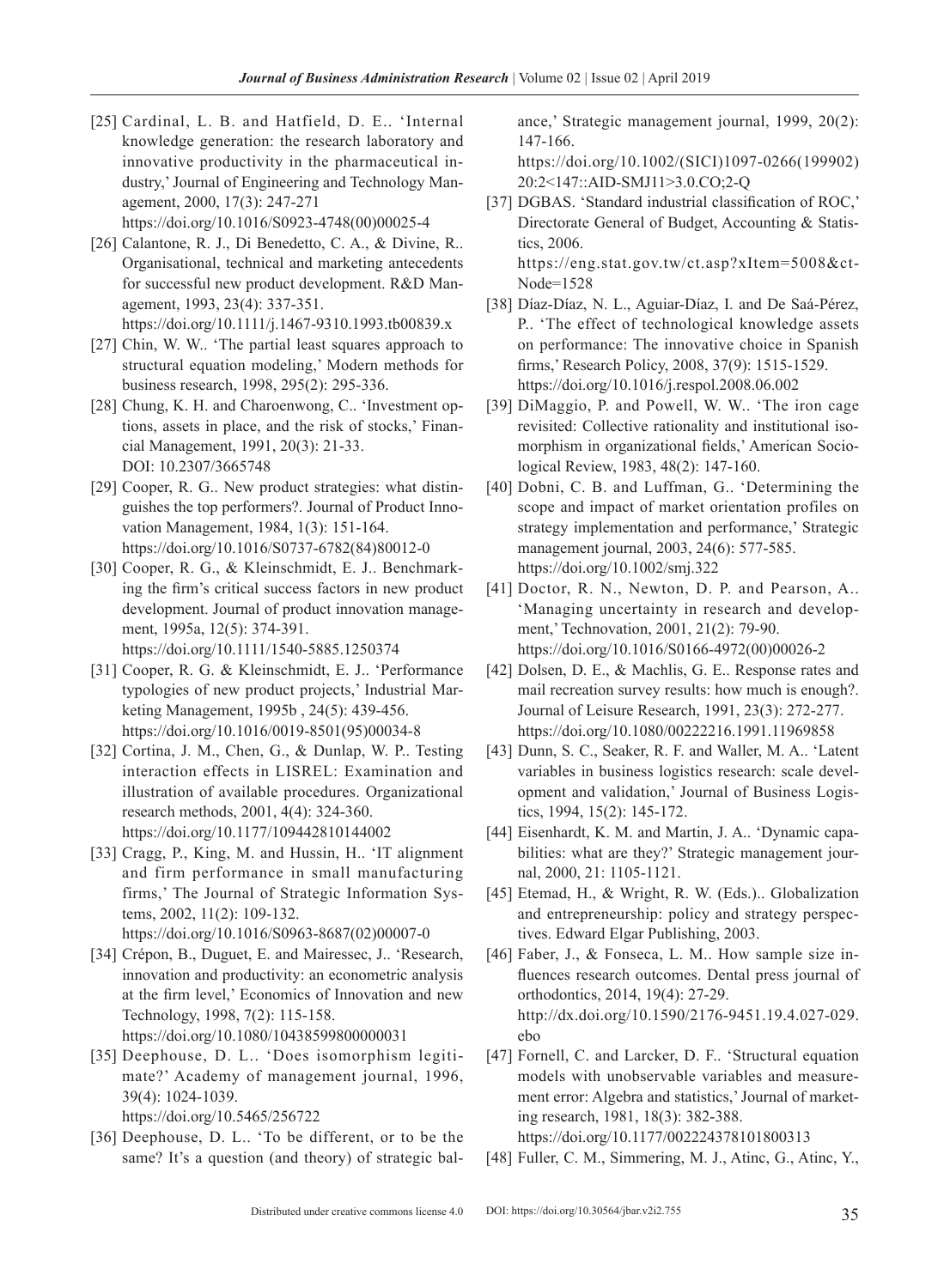& Babin, B. J.. Common methods variance detection in business research. Journal of Business Research, 2016, 69(8): 3192-3198.

<https://doi.org/10.1016/j.jbusres.2015.12.008>

- [49] Ganotakis, P. and Love, J. H.. 'R&D, product innovation, and exporting: evidence from UK new technology based firms,' Oxford Economic Papers, 2010, 63(2): 279-306.
	- <https://doi.org/10.1093/oep/gpq027>
- [50] Granovetter, M.. 'Economic action and social structure: The problem of embeddedness,' American journal of sociology, 1985, 91(3): 481-510. [https://www.journals.uchicago.edu/doi/](https://www.journals.uchicago.edu/doi/abs/10.1086/228311) [abs/10.1086/228311](https://www.journals.uchicago.edu/doi/abs/10.1086/228311)
- [51] Griffin, A., & Hauser, J. R.. Integrating R&D and marketing: a review and analysis of the literature. Journal of product innovation management, 1996, 13(3): 191-215.
	- <https://doi.org/10.1111/1540-5885.1330191>
- [52] Griliches, Z.. "Productivity, R&D, and the data constraint" in R&D and Productivity: The Econometric Evidence, Ed, Z. Griliches, University of Chicago Press, 1998: 347-374.
- [53] Goudy, W. J.. Interim response to a mail questionnaire: impacts on variable relationships. The Sociological Quarterly, 1978, 19(2): 253-265. <https://doi.org/10.1111/j.1533-8525.1978.tb01168.x>
- [54] Gupta, A. K., Raj, S. P., & Wilemon, D.. A model for studying R&D. Marketing interface in the product innovation process. The Journal of Marketing, 1986: 7-17.
- <https://doi.org/10.1177/002224298605000201> [55] Hair, J. F., William, C. B., Babin, B. J., Anderson, R. E. and Tatham, R. L.. Multivariate Data Analysis, New Jersey: Pearson University Press, 2006.
- [56] Hall, P. and Soskice, D.. An Introduction to the Varieties of Capitalism, in Hall, P. and Soskice, D. (Eds.), Varieties of Capitalism: The Institutional Basis of Competitive Advantage. Oxford: Oxford University Press, 2001.
- [57] Hamel, G., & Prahalad, C. K.. Competing for the Future. Harvard business review, 1994, 72(4): 122-128.
- [58] Hashemifar, E.. 'Human resource development: An attitude towards the importance and necessity of paying attention to education and improvement of human resources,' Journal of Educational Sciences of Training and Correction, 1999, 45: 7-9. <https://doi.org/10.5465/256712>
- [59] Helfat, C. E., Finkelstein, S., Mitchell, W., Peteraf, M., Singh, H., Teece, D. and Winter, S. G.. Dynamic capabilities: Understanding strategic change in organizations. John Wiley & Sons, 2009.
- [60] Helfat, C. E. and Peteraf, M. A.. 'The dynamic resource-based view: Capability lifecycles. Strategic management journal, 2003, 24(10): 997-1010. <https://doi.org/10.1002/smj.332>
- [61] Herrigel, G.. American Occupation, Market Order, and Democracy: Reconfiguring the Steel Industry in Japan and Germany after the Second World War. In Zeitlin J. & Herrigel, G. (Eds), Americanization and Its Limits: Reworking US Technology and Management in Post-War Europe and Japan, New York: Oxford University Press, 2000: 340-400,
- [62] Hempelmann, F., & Engelen, A.. Integration of finance with marketing and R&D in new product development: the role of project stage. Journal of Product Innovation Management, 2015, 32(4): 636-654. <https://doi.org/10.1111/jpim.12237>
- [63] Hu, L. T. and Bentler, P. M.. 'Cutoff criteria for fit indexes in covariance structure analysis: Conventional criteria versus new alternatives,' Structural equation modeling: a multidisciplinary journal, 1999, 6(1): 1-55.

<https://doi.org/10.1080/10705519909540118>

- [64] Hult, G. T. M. and Ketchen, D. J.. 'Does market orientation matter? A test of the relationship between positional advantage and performance,' Strategic management journal, 2001, 22(9): 899-906. <https://doi.org/10.1002/smj.197>
- [65] Jaworski, B. J. and Kohli, A. K.. 'Market orientation: antecedents and consequences,' The Journal of marketing, 1993, 57(3): 53-70. <https://doi.org/10.1177/002224299305700304>
- [66] Jöreskog, K. G. and Sörbom, D.. LISREL VI: Analysis of linear structural relationships by maximum likelihood, instrumental variables, and least squares methods. Scientific Software, 1986.
- [67] Katila, R. and Shane, S.. 'When does lack of resources make new firms innovative?' Academy of Management Journal, 2005, 48(5): 814-829. <https://doi.org/10.5465/amj.2005.18803924>
- [68] Kavousi, E. and Ahmadi, F.. 'Globalization and human resource development (comparative comparison of 62 countries),' Journal of Strategic Studies of Globalization, 2011, 1, 79-108.
- [69] King, A. W. and Zeithaml, C. P.. 'Competencies and firm performance: Examining the causal ambiguity paradox,' Strategic management journal, 2001, 22(1): 75-99.

[https://doi.org/10.1002/1097-0266\(200101\)22:1](https://doi.org/10.1002/1097-0266(200101)22:1<75::AID-SMJ145>3.0.CO;2-I) [<75::AID-SMJ145>3.0.CO;2-I](https://doi.org/10.1002/1097-0266(200101)22:1<75::AID-SMJ145>3.0.CO;2-I)

- [70] Kline, R. B.. Principles and practice of structural equation modeling. Guilford publications, 2015.
- [71] Kondra, A. Z. and Hinings, C. R.. 'Organizational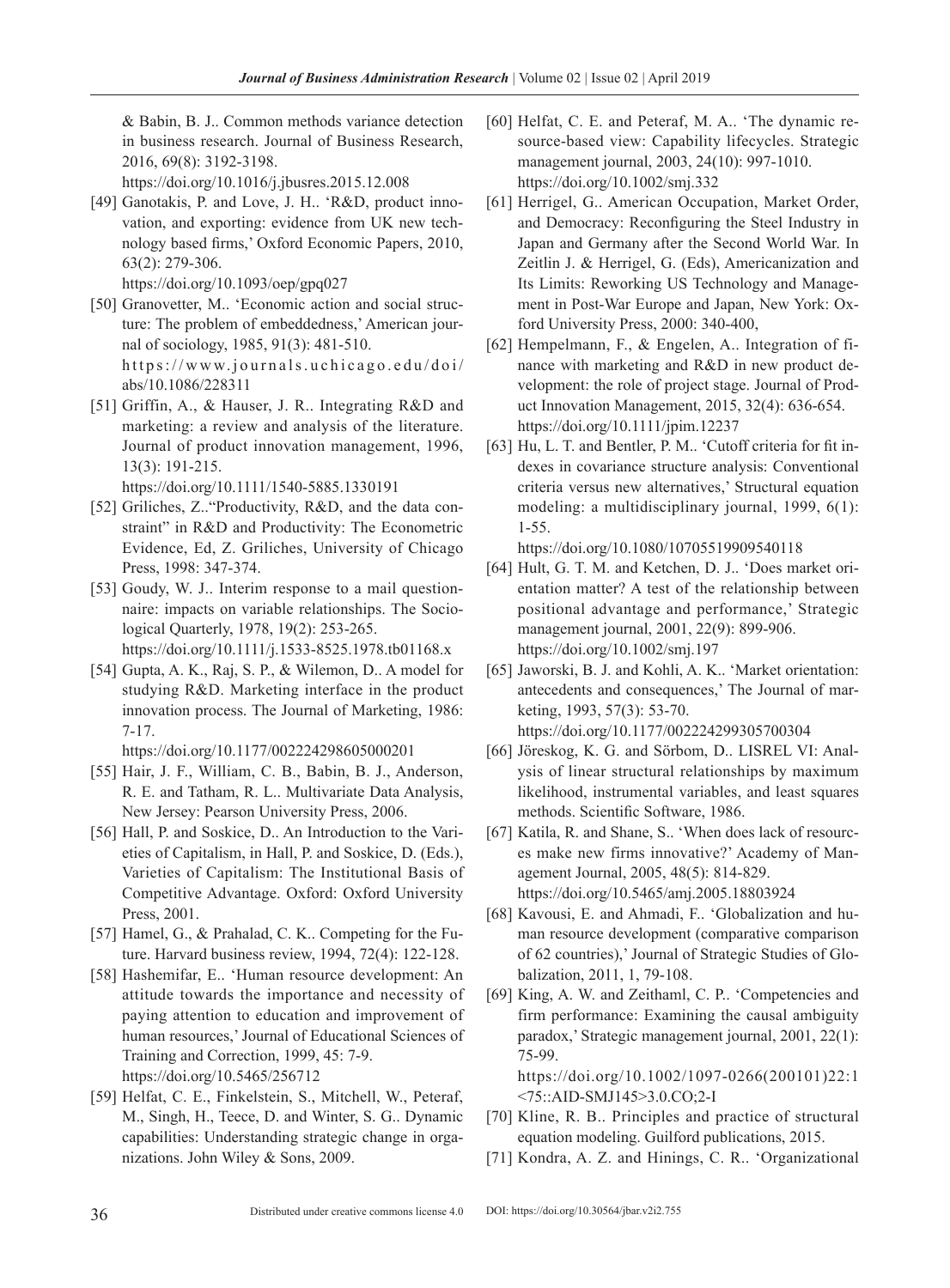diversity and change in institutional theory,' Organization studies, 1998, 19(5): 743-767. <https://doi.org/10.1177/017084069801900502>

- [72] Lankford, S. V., Buxton, B. P., Hetzler, R., & Little, J. R.. Response bias and wave analysis of mailed questionnaires in tourism impact assessments. Journal of Travel Research, 1995, 33(4): 8-13. <https://doi.org/10.1177/004728759503300402>
- [73] Leenders, M. A., & Wierenga, B.. The effectiveness of different mechanisms for integrating marketing and R&D. Journal of product innovation management, 2002, 19(4): 305-317. <https://doi.org/10.1111/1540-5885.1940305>
- [74] Levy, M. and Powell, P.. 'Information systems strategy for small and medium sized enterprises: an organisational perspective,' The Journal of Strategic Information Systems, 2000, 9(1): 63-84. [https://doi.org/10.1016/S0963-8687\(00\)00028-7](https://doi.org/10.1016/S0963-8687(00)00028-7)
- [75] Liang, H., Saraf, N., Hu, Q., and Xue, Y.. Assimilation of Enterprise Systems: The Effect of Institutional Pressures and the Mediating Role of Top Management, MIS Quarterly, 2007, 31(1): 59-87. DOI: 10.2307/25148781
- [76] Liao, T. S. and Rice, J.. 'Innovation investments, market engagement and financial performance: A study among Australian manufacturing SMEs,' Research Policy, 2010, 39(1): 117-125. <https://doi.org/10.1016/j.respol.2009.11.002>
- [77] Liao, T. S., Rice, J. and Lu, J. C.. 'The vicissitudes of competitive advantage: Empirical evidence from Australian manufacturing SMEs,' Journal of Small Business Management, 2015, 53(2): 469-481. <https://doi.org/10.1111/jsbm.12078>
- [78] Liao, T. S., Rice, J. and Martin, N.. 'The role of the market in transforming training and knowledge to superior performance: evidence from the Australian manufacturing sector,' The International Journal of Human Resource Management, 2011, 22(02): 376- 394.

<https://doi.org/10.1080/09585192.2011.540161>

- [79]Love, J. H. and Roper, S.. 'SME innovation, exporting and growth: A review of existing evidence,' International Small Business Journal, 2015, 33(1): 28-48. <https://doi.org/10.1177/0266242614550190>
- [80] Mahoney, J. T. and Pandian, J. R.. 'The resource-based view within the conversation of strategic management,' Strategic management journal, 1992, 13(5): 363-380. <https://doi.org/10.1002/smj.4250130505>
- [81] Makadok, R.. 'Toward a synthesis of the resource-based and dynamic-capability views of rent creation,' Strategic management journal, 2001, 22(5):

387-401.

<https://doi.org/10.1002/smj.158>

- [82] Mikulskienė, B.. Research and development project management, Study Book, 2014.
- [83] Montoya-Weiss, M. M. and Calantone, R.. 'Determinants of new product performance: A review and meta-analysis,' Journal of product innovation management, 1994, 11(5): 397-417. [https://doi.org/10.1016/0737-6782\(94\)90029-9](https://doi.org/10.1016/0737-6782(94)90029-9)
- [84] Morgan, N. A., Vorhies, D. W. and Mason, C. H.. 'Market orientation, marketing capabilities, and firm performance.' Strategic Management Journal, 2009, 30(8): 909-920.

<https://doi.org/10.1002/smj.764>

- [85] Moullin, M.. 'Measuring Performance,' in Delivering excellence in health and social care: quality, excellence and performance measurement, Ed. M. Moullin, McGraw-Hill Education, 2002: 185-216;
- [86] Moullin, M.. 'Performance measurement definitions: Linking performance measurement and organisational excellence,' International journal of health care quality assurance, 2007, 20(3): 181-183. <https://doi.org/10.1108/09526860710743327>
- [87] Neely, A. D., Adams, C. and Kennerley, M.. 'The performance prism: The scorecard for measuring and managing business success,' London: Financial Times, 2002.
- [88] Nelson, R. R.. Why do firms differ, and how does it matter?. Strategic management journal, 1991, 12(S2): 61-74.

<https://doi.org/10.1002/smj.4250121006>

- [89] Newbert, S. L.. 'Empirical research on the resource-based view of the firm: an assessment and suggestions for future research,' Strategic management journal, 2007, 28(2): 121-146. <https://doi.org/10.1002/smj.573>
- [90] Nobelius, D.. 'Towards the sixth generation of R&D management,' International Journal of Project Management, 2004, 22(5): 369-375. <https://doi.org/10.1016/j.ijproman.2003.10.002>
- [91] Oliver, C.. 'The antecedents of deinstitutionalization.' Organization studies, 1992, 13(4): 563-588. <https://doi.org/10.1177/017084069201300403>
- [92] Pakes, A. and Griliches, Z.. 'Patents and R&D at the firm level: a first look,' in R&D, patents, and productivity, Ed. Z. Griliches. University of Chicago Press, 1984: 55-72.

[https://doi.org/10.1016/0165-1765\(80\)90136-6](https://doi.org/10.1016/0165-1765(80)90136-6)

[93] Pennings, E. and Sleuwaegen, L.. 'International relocation: firm and industry determinants,' Economics Letters, 2000, 67(2): 179-186. [https://doi.org/10.1016/S0165-1765\(99\)00269-4](https://doi.org/10.1016/S0165-1765(99)00269-4)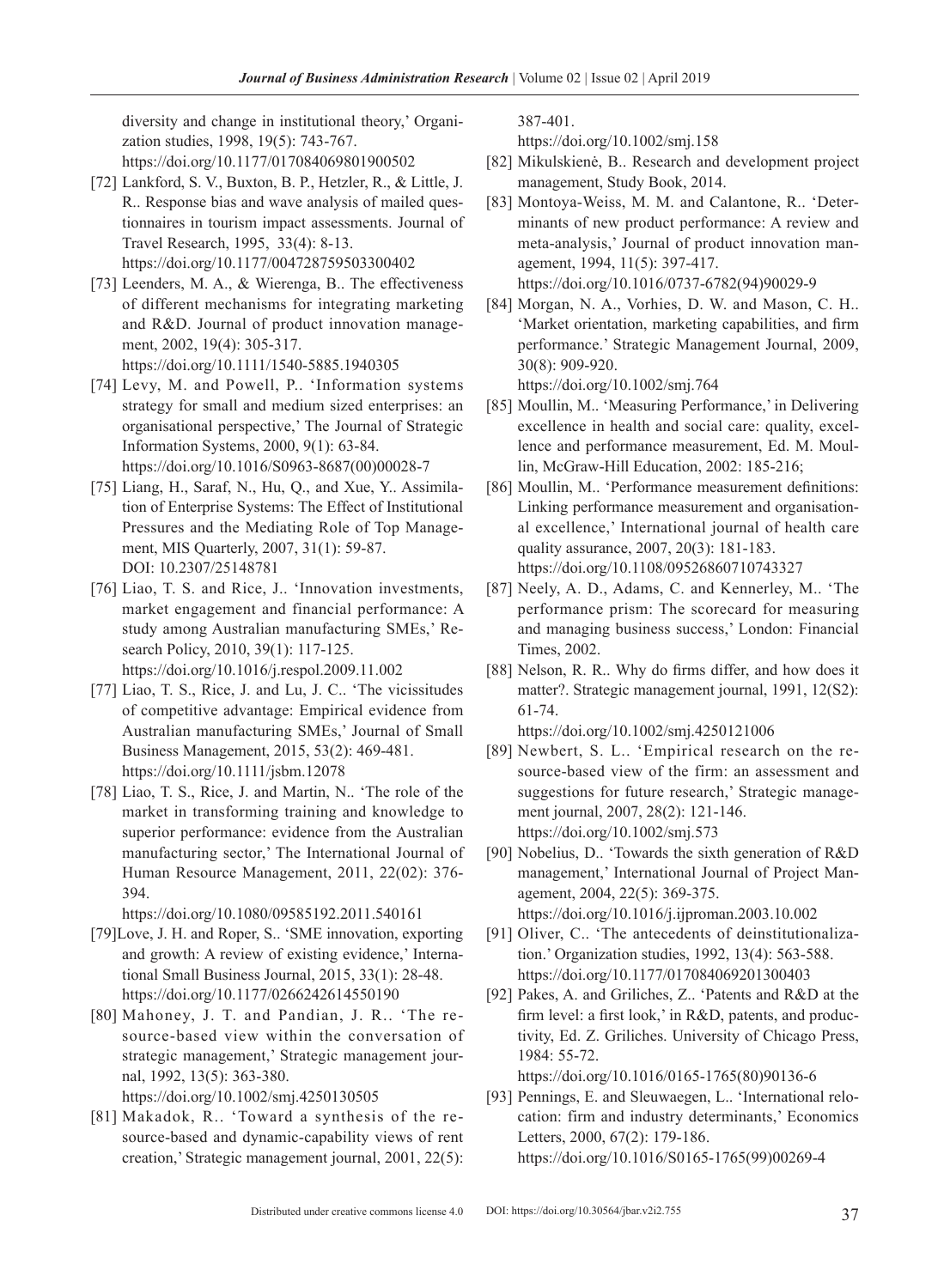- [94] Perry, M. K.. 'Vertical integration: determinants and effects,' International Journal of Accounting Information Systems, 1989, 2: 271-294. [https://doi.org/10.1016/S1573-448X\(89\)01007-1](https://doi.org/10.1016/S1573-448X(89)01007-1)
- [95] Peteraf, M. A.. 'The cornerstones of competitive advantage: A resource-based view,' Strategic management journal, 1993, 14(3): 179-191. <https://doi.org/10.1002/smj.4250140303>
- [96] Ping Jr, R. A.. A parsimonious estimating technique for interaction and quadratic latent variables. Journal of Marketing Research, 1995, 336-347. <https://doi.org/10.1177/002224379503200308>
- [97] Podsakoff, P. M., & Organ, D. W.. Self-reports in organizational research: Problems and prospects. Journal of management, 1986, 12(4): 531-544. <https://doi.org/10.1177/014920638601200408>
- [98] Podsakoff, P. M., MacKenzie, S. B., Lee, J. Y., & Podsakoff, N. P.. Common method biases in behavioral research: A critical review of the literature and recommended remedies. Journal of applied psychology, 2003, 88(5): 879-903.
- [99] Popadiuk, S., Rivera, E. R. and Bataglia, W.. 'Heterogeneity of isomorphic pressures: Intertwining the Resource-Based view and the neo institutional approach,' BAR-Brazilian Administration Review, 2014, 11(4): 455-475.

<http://dx.doi.org/10.1590/1807-7692bar2014130003>

- [100]Raju, P. S., Lonial, S. C., Gupta, Y. P. and Ziegler, C.. 'The relationship between market orientation and performance in the hospital industry: A structural equations modeling approach,' Health Care Management Science, 2000, 3(3): 237-247.
- [101]Raykov, T. and Marcoulides, G. A.. 'Can there be infinitely many models equivalent to a given covariance structure model?' Structural Equation Modeling, 2001, 8(1): 142-149. [https://doi.org/10.1207/S15328007SEM0801\\_8](https://doi.org/10.1207/S15328007SEM0801_8)
- [102]Raymond, L. and St-Pierre, J.. 'R&D as a determinant of innovation in manufacturing SMEs: An attempt at empirical clarification.' Technovation, 2010, 30(1): 48-56.

<https://doi.org/10.1016/j.technovation.2009.05.005>

- [103]Richardson, H. A., Simmering, M. J., and Sturman, M. C.. A Tale of Three Perspectives: Examining Post Hoc Statisical Techniques for Detection and Correction of Common Method Variance, Organizational Research Methods, 2009, 12(4): 762-800. <https://doi.org/10.1177/1094428109332834>
- [104]Salmeron, J. L. and Bueno, S.. 'An information technologies and information systems industry-based classification in small and medium-sized enterprises: An institutional view,' European Journal of Opera-

tional Research, 2006, 173(3): 1012-1025. <https://doi.org/10.1016/j.ejor.2005.07.002>

- [105]Samee, K. and Pongpeng, J.. 'Structural equation model for construction equipment selection and contractor competitive advantages,' KSCE Journal of Civil Engineering, 2016, 20(1): 77-89.
- [106]Sawyerr, O. O.. Environmental uncertainty and environmental scanning activities of Nigerian manufacturing executives: a comparative analysis. Strategic Management Journal, 1993, 14(4): 287-299. <https://doi.org/10.1002/smj.4250140405>
- [107]Scherer, F. M., & Ross, D.. Industrial market structure and market performance. Houghton Mifflin Company, Boston, USA, 1990.
- [108]Schreyögg, G. and Kliesch-Eberl, M.. 'How dynamic can organizational capabilities be? Towards a dual-process model of capability dynamization,' Strategic management journal, 2007, 28(9): 913-933. <https://doi.org/10.1002/smj.613>
- [109]Scott, L. L.. Recent progress on the isomorphism problem. Proc. Symposia in Pure Math, 1987, 47: 259-274.
- [110]Sher, P. J. and Yang, P. Y.. 'The effects of innovative capabilities and R&D clustering on firm performance: the evidence of Taiwan's semiconductor industry,' Technovation, 2005, 25(1): 33-43. [https://doi.org/10.1016/S0166-4972\(03\)00068-3](https://doi.org/10.1016/S0166-4972(03)00068-3)
- [111]Shortridge, R. T.. 'Market Valuation of Successful versus Non-successful R&D Efforts in the Pharmaceutical Industry,' Journal of Business Finance & Accounting, 2004, 31(9-10): 1301-1325. <https://doi.org/10.1111/j.0306-686X.2004.00575.x>
- [112]Sirmon, D. G., Hitt, M. A., & Ireland, R. D.. Managing firm resources in dynamic environments to create value: Looking inside the black box. Academy of management review, 2007, 32(1): 273-292. <https://doi.org/10.5465/amr.2007.23466005>
- [113]Sirmon, D. G. and Hitt, M. A.. 'Contingencies within dynamic managerial capabilities: Interdependent effects of resource investment and deployment on firm performance,' Strategic Management Journal, 2009, 30(13): 1375-1394. <https://doi.org/10.1002/smj.791>
- [114]Souder, W. E., & Chakrabarti, A. K.. The R&D/marketing interface: results from an empirical study of innovation projects. IEEE Transactions on Engineering Management, EM, 1978, 25(4): 88-93. DOI: 10.1109/TEM.1978.6447302
- [115]Sougiannis, T.. 'The accounting based valuation of corporate R&D,' Accounting review, 1994, 69(1): 44-68.
- [116]St-Pierre, J. and Audet, J.. 'Intangible assets and per-